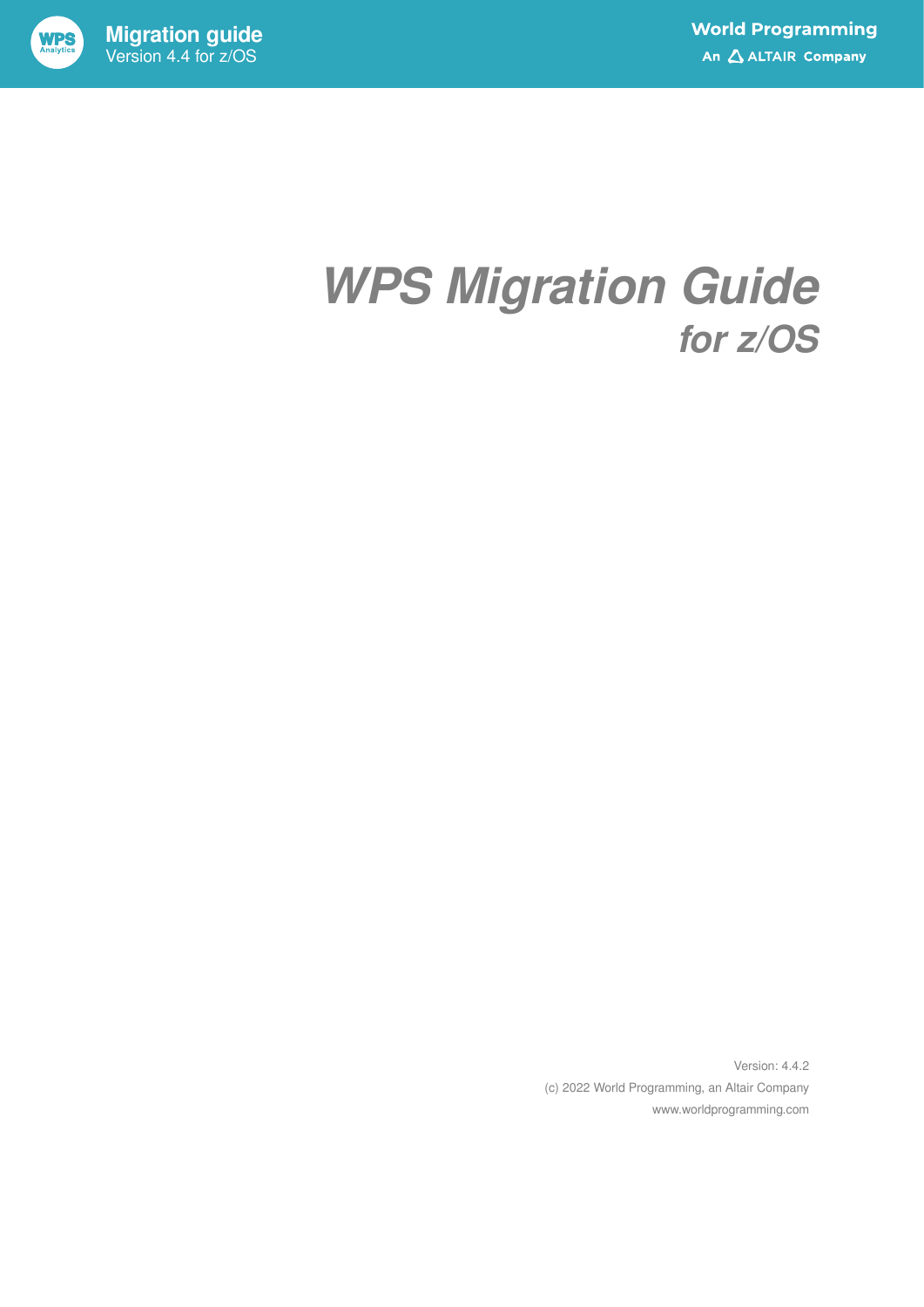

### **Contents**

|                        | 18 |
|------------------------|----|
|                        |    |
|                        |    |
| Appendix A - examples. |    |
|                        |    |
|                        |    |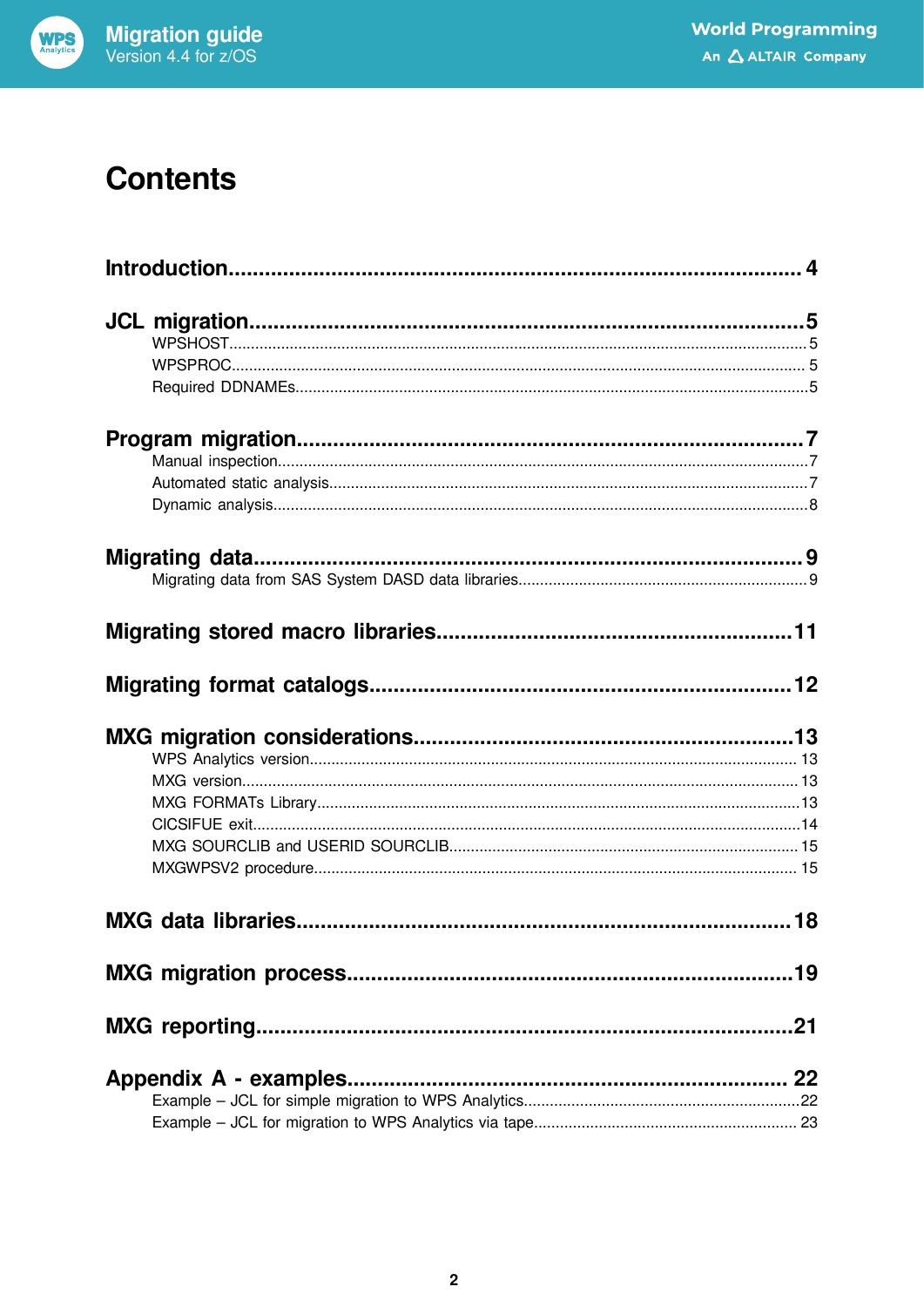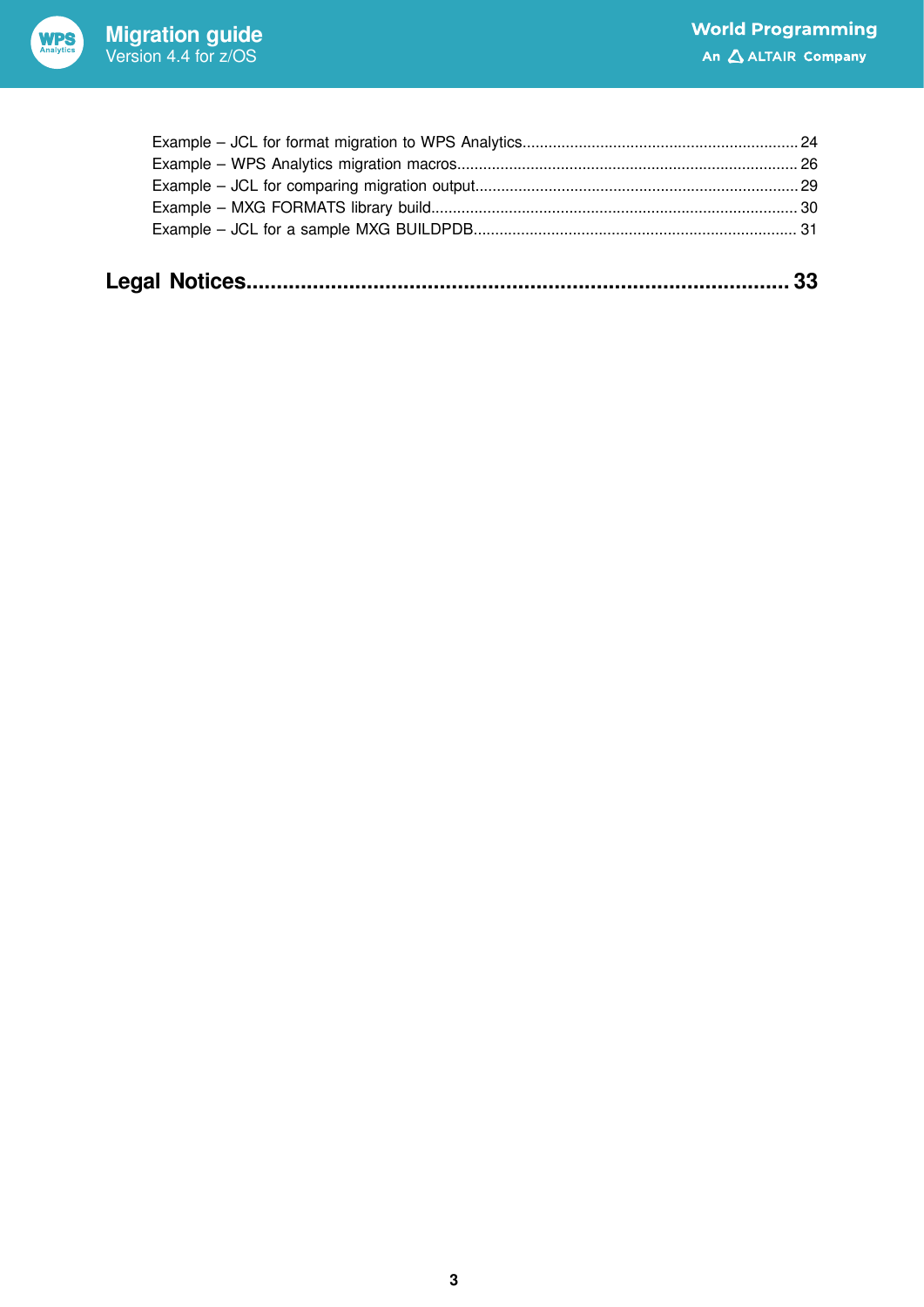## <span id="page-3-0"></span>**Introduction**

This guide will help guide you install the WPS Analytics on the z/OS platform. It also contains sections that describe:

- How to use WPS Analytics
- What to do if you have any existing SAS language programs and any data associated with them.

### **Overview**

To migrate to WPS Analytics on z/OS, you need to consider how you will migrate:

- JCL
- Data
- SAS language Programs
- MXG
- Stored macro librariesand format catalogs
- Format catalogs

You should also take into account performance issues.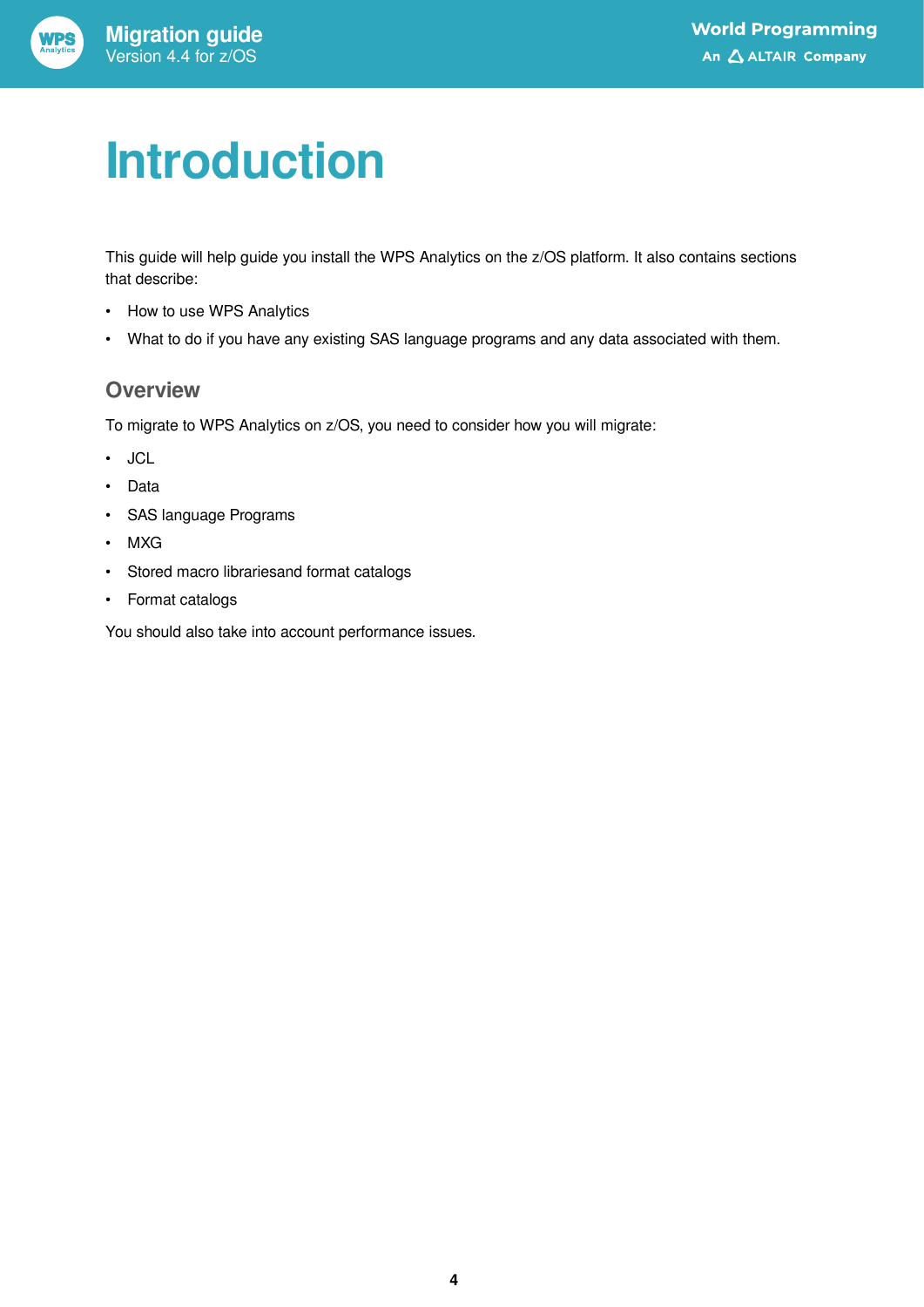

## <span id="page-4-0"></span>**JCL migration**

You need to make a small number of changes to your JCL when you migrate to WPS Analytics software.

## <span id="page-4-1"></span>**WPSHOST**

The executable program name in the WPS Analytics load library is WPSHOST. In general, this is called from WPSPROC, but if you need to call WPS Analytics directly, you should use a statement similar to:

//<STEPNAME> EXEC PGM=WPSHOST

## <span id="page-4-2"></span>**WPSPROC**

The WPS Analytics CNTL library provided with the installation contains a member called WPSPROC. This member contains a JCL procedure called WPSPROC that sets up any required DD statements for a default configuration. If your site uses a common SASPROC JCL procedure, modify jobs to use WPS Analytics by changing:

- The PROCLIB JCLLIB statement (if used) to point to wherever the WPSPROC JCL is held, and
- //<STEPNAME> EXEC SASPROC to //<STEPNAME> EXEC WPSPROC

## <span id="page-4-3"></span>**Required DDNAMEs**

If your site does not use a common JCL procedure, you need to make more wide-ranging changes, as each JCL job needs to be modified. The DD statements need to be modified, added or removed to suit WPS Analytics. These changes vary from site to site depending on usage.

DD statements for the following DDNAMEs are essential for initialising WPS Analytics:

| CEEDUMP        | Output of language environment abnormal termination dump files |
|----------------|----------------------------------------------------------------|
| <b>CEEOPTS</b> | Optional overriding Language Environment (LE) options.         |
| CEERPT         | Output of language environment CEE report information          |
| CONFIG         | The location where default run-time options are specified.     |
| DFSPARMS       | Basic host sort parameters.                                    |
| DSNAOINI       | Default DB2 connection configuration.                          |
|                |                                                                |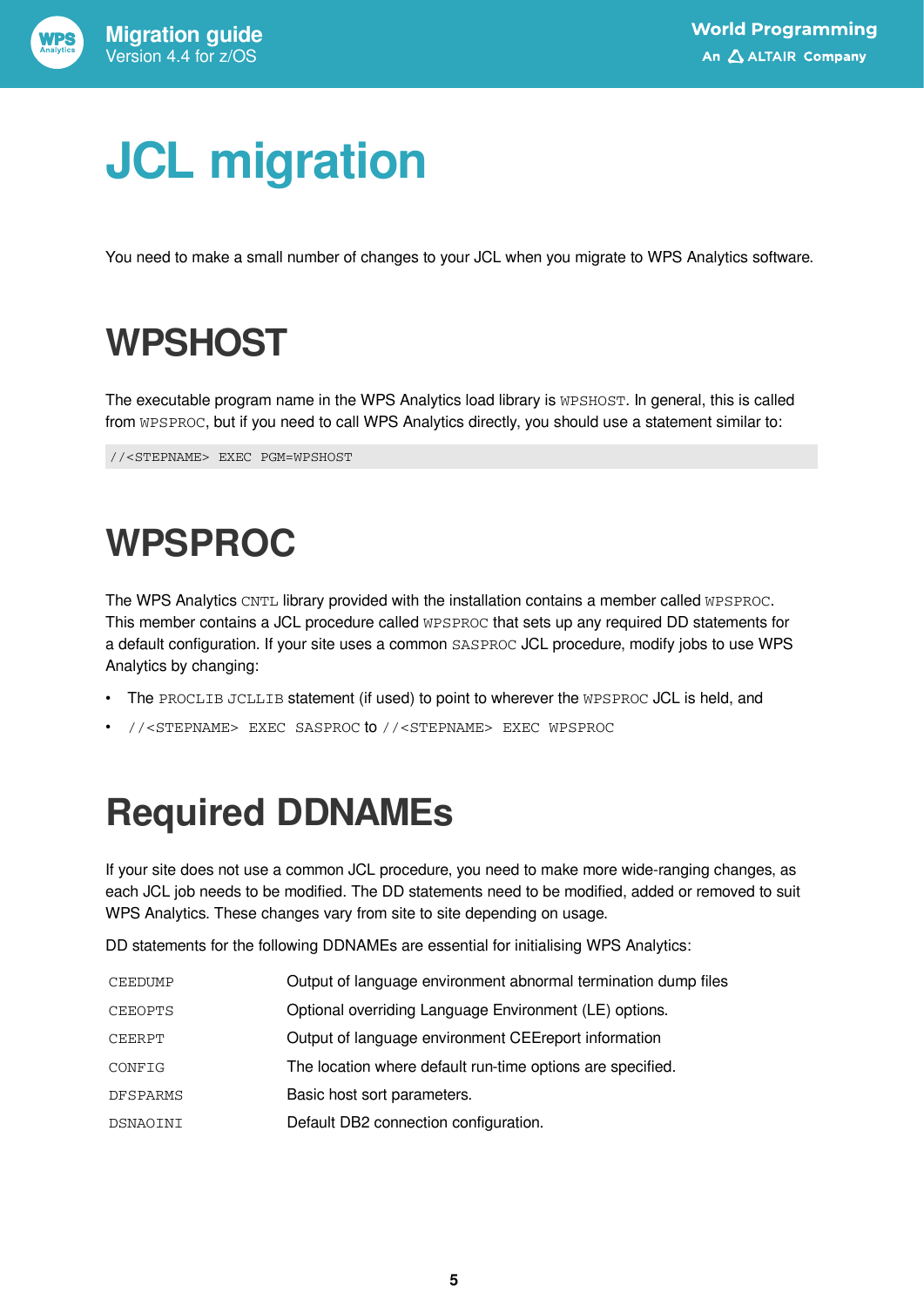

| <b>DSNTRACE</b> | For DB2 trace output (can be very large)                                                                                                              |
|-----------------|-------------------------------------------------------------------------------------------------------------------------------------------------------|
| <b>NEWS</b>     | Default 'welcome' message for placing at the top of SASLOG output, but only<br>if it is specified in the CONFIG file.                                 |
| <b>SASHELP</b>  | A WPS-formatted data library created by the installation of WPS Analytics.<br>Holds support files such as translation tables for language encoding.   |
| SASLOG          | Program source listing, progress notes, diagnostics.                                                                                                  |
| SASLIST         | Listing output from various procedures, as used in the SAS language<br>program.                                                                       |
| SETINIT         | The name of the file holding the applied license, once WPS Analytics has<br>been installed and licensed.                                              |
| SORTMSGS        | Output generated by call to the host SORT utility, depending on the<br>parameters specified in the DFSPARMS file                                      |
| <b>STEPLIB</b>  | Gives the name of the load library where the WPSHOST program is held,<br>unless the library is specified in the LNKLST.                               |
| SYSOUT          | For language environment output error output stream.                                                                                                  |
|                 | Various SYSOUT files are required. These can be omitted, re-directed to disk<br>files, or ignored using the DUMMY parameter.                          |
| SYSPRINT        | For language environment standard output stream                                                                                                       |
| WORK            | A temporary sequential dataset used by WPS Analytics to hold the WORK<br>library and all other transient data while executing a SAS language program. |
| WPSAOINI        | WPS-specific DB2 configuration. Only accessed if required.                                                                                            |
| WPSFONTS        | Location of default TrueType distributed with WPS Analytics.                                                                                          |
| WPSTRACE        | Output of WPS Analytics trace service output                                                                                                          |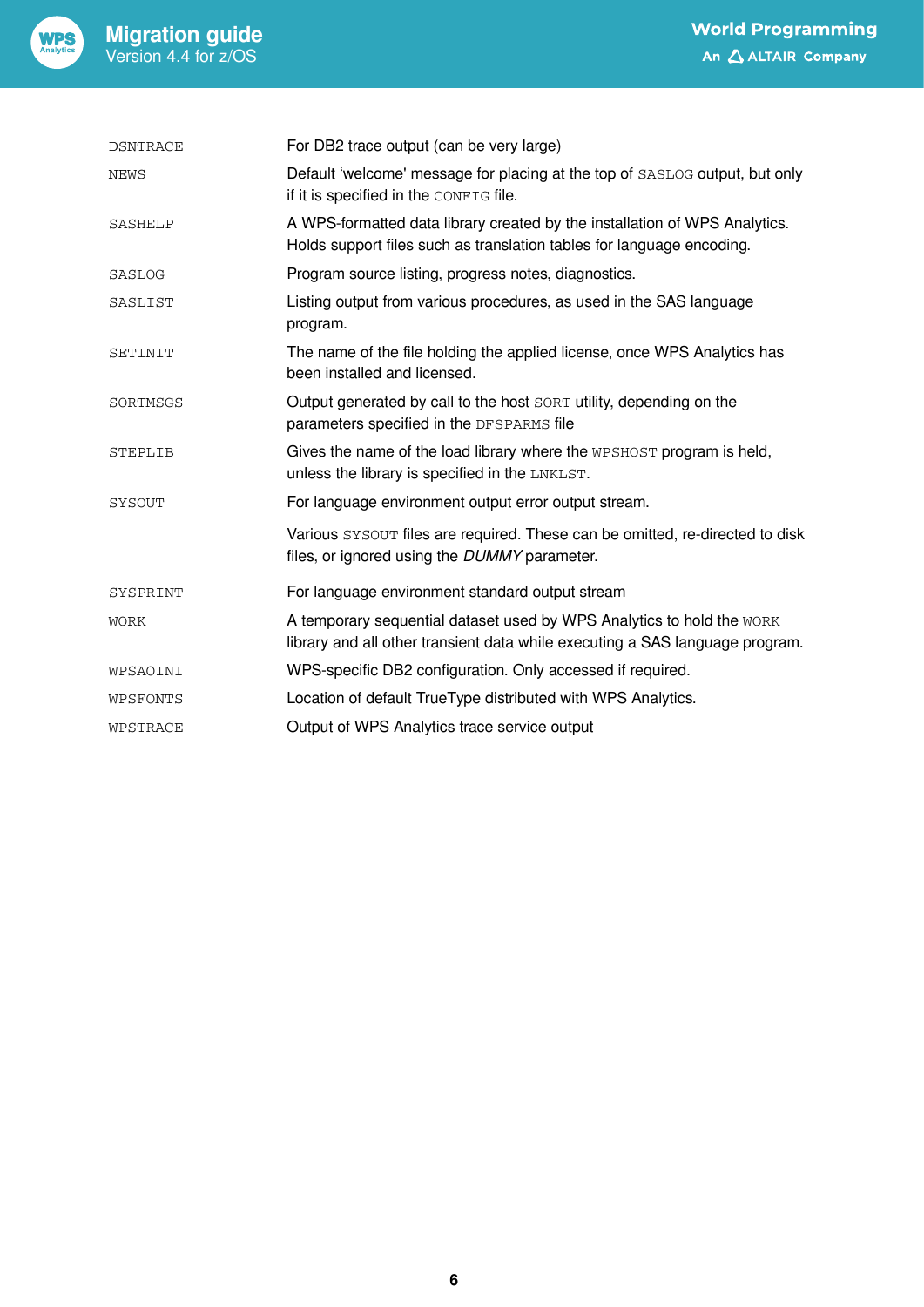# <span id="page-6-0"></span>**Program migration**

Some syntax in the SAS language is not supported by WPS. You can find out which of your programs contain unsupported SAS language syntax, in one of the following ways:

- Manual inspection
- Automated static analysis
- Dynamic analysis

### <span id="page-6-1"></span>**Manual inspection**

You can manually check the language syntax elements used in your programs against those listed in the *WPS Reference for Language Elements* supplied with WPS Analytics. Although this document is updated each time a new version of WPS Analytics is released, we cannot guarantee that the list of language syntax elements is exhaustive.

### <span id="page-6-2"></span>**Automated static analysis**

WPS Analytics provides a tool that can analyse programs and generate reports of the SAS language used by the programs. Two reports are produced:

- A usage report, showing all usage of syntax provided by the SAS language.
- A compatibility report, showing those syntax elements of the SAS language that are not supported by WPS Analytics.

The analyser can process a single file or a complete directory of files including files in subdirectories.

The tool runs on Workbench on PC. There is no z/OS-based equivalent. To use it with files produced for the z/OS environment, you must first download the files to the workstation environment. The files must be downloaded in ASCII text format.

Preparing and downloading files can be done in number of ways. For example:

- Convert the mainframe files to XMIT format and transfer them to the PC in binary mode using, for example, FTP or the TN3270 file transfer utility. The XMIT files can then be unpacked using a PCbased tool such as XMIT Manager. Because the XMIT Manager cannot handle PDSE files, these should be copied to a PDS (Partitioned Dataset) before being transferred.
- Download the mainframe files using FTP in text mode that is, convert the files to ASCII from EBCDIC during the download process.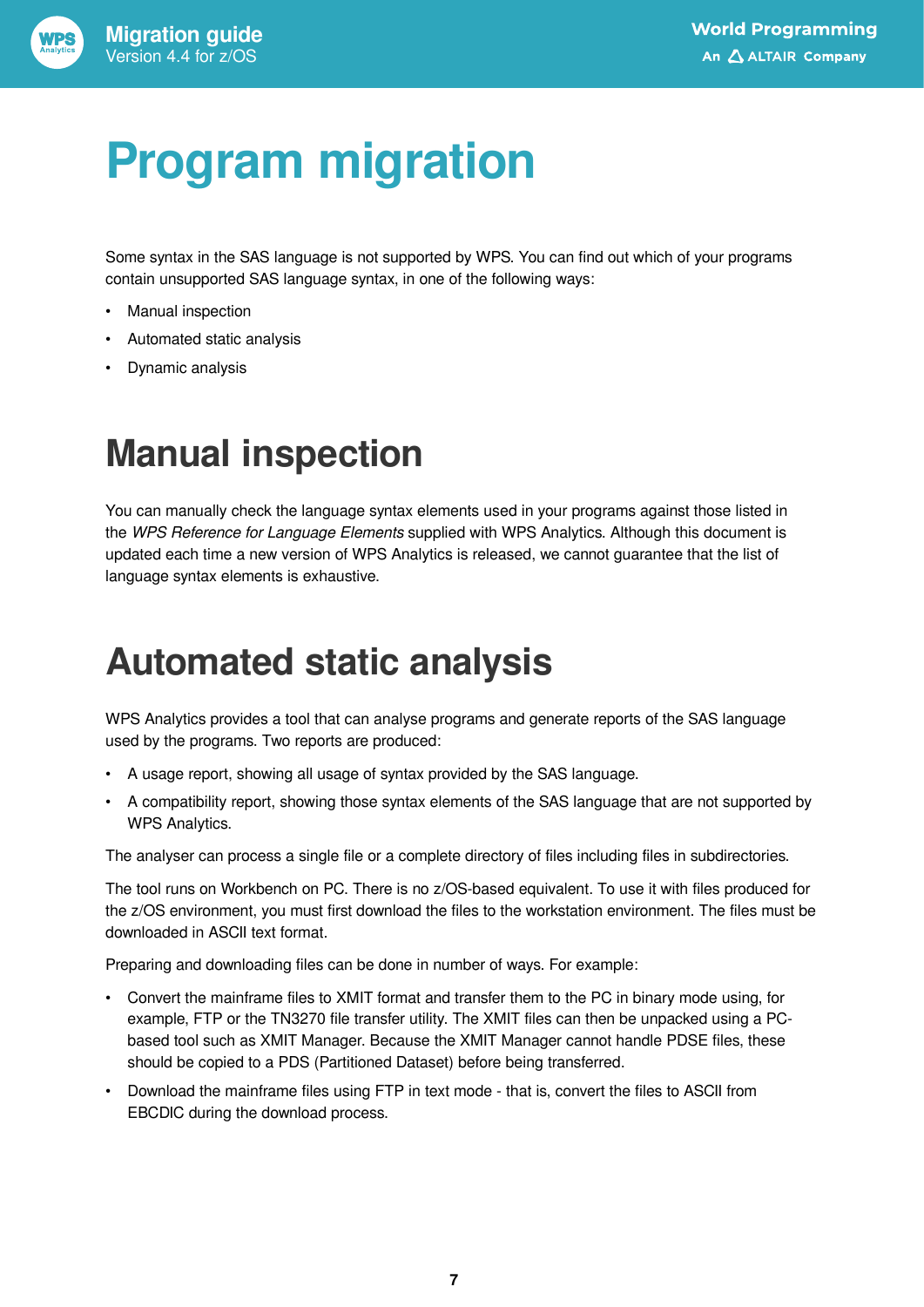

• Copy the source files into a directory in USS HFS/ZFS space. Use pax to transcode these files into ASCII and combine them into a single entity for transferring to the workstation, where they can be unpackaged and analysed.

An extra consideration with any of these solutions is with SAS language statements held in files of 80 byte card-images. It is frequently the case that such records have sequence numbers in character positions 73-80. The code analyser cannot handle such sequence numbers with any certainty, so they must be removed prior to transferring the data to a PC.

The SAS language statement PROC PDSCOPY INDD=<inddname> OUTDD=<outddname>; can be used to accomplish this. The value specifed to the OUTDD option must point to a file or PDS that has LRECL=72 defined. This way, each language statement is truncated to 72 characters in length, and so any potential sequence numbers are removed.

Contact World Programming for details of obtaining a workstation version of WPS Analytics suitable for performing static code analysis, and for advice on file transfer.

### <span id="page-7-0"></span>**Dynamic analysis**

World Programming can analyze a live, production z/OS system to discover how it uses syntax from the SAS language. World Programming uses specialist tools and services to do this. The analysis can provide invaluable insight for larger sites before and during any migration project to WPS Analytics.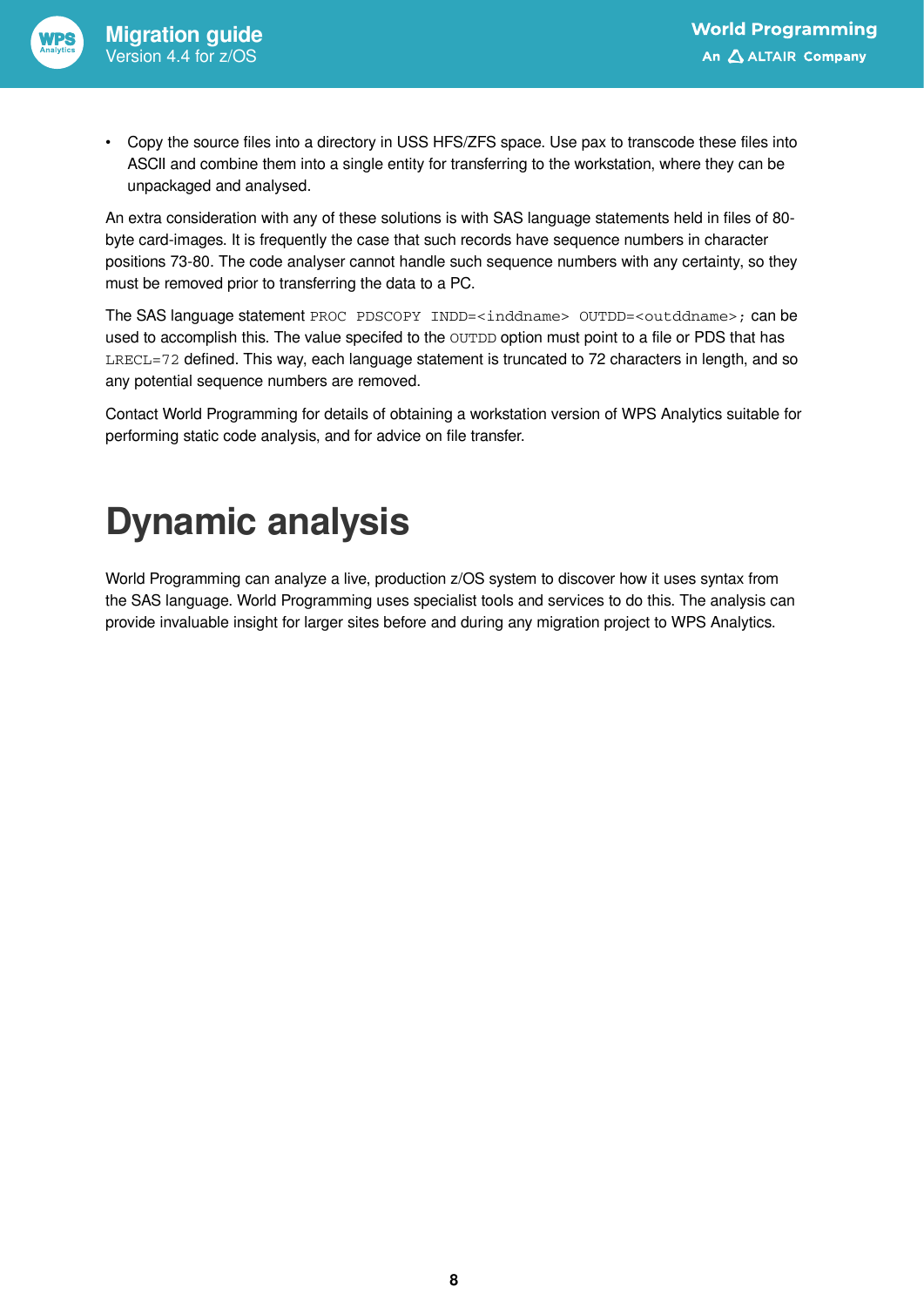# <span id="page-8-0"></span>**Migrating data**

The contents of existing data libraries produced using the SAS System on the z/OS platform, and stored on various sources, including DASD and tape media, can be migrated to WPS. Various methods can be used to achieve this.

WPS Analytics can read and process disk-based SAS System data libraries (SAS V6 and later) directly using the SASDASD library engine, but cannot write to such libraries. Any SAS System data libraries that need to be written to or otherwise updated must be migrated before being processed by WPS. You can do this using the COPY procedure. WPS Analytics includes full support for standard physical sequential multi-volume data libraries.

WPS Analytics cannot read catalogs held in a SAS System data library. Such entities must be rebuilt from the original source in WPS Analytics.

If you are migrating custom formats, and the original FORMAT procedure source is unavailable, the data can be migrated by using PROC FORMAT CNTLOUT=xxx; statement in the SAS System to produce a file that can be input by WPS Analytics using the PROC FORMAT CNTLIN= $xxx$ ; statement.

The WPS Analytics SASSEQ engine can be used to read standard SAS System tape-based data libraries created with the V7TAPE, V8TAPE and V9TAPE data library engines. WPS will also write data to such libraries, using the SASTAPE engine. Catalogs held in such libraries will be skipped unless deliberately rebuilt using WPS Analytics

### <span id="page-8-1"></span>**Migrating data from SAS System DASD data libraries**

The contents of a SAS System DASD data library can be migrated to WPS Analytics in one step, using the WPS Analytics SASDASD engine to copy data into WPS Analytics DASD data library format.

### **Example migration jobs**

Example batch job JCL and macros in the SAS language are provided in three members in the supplied <WPSPFX>.CNT Llibrary that was created by the WPS Analytics installation procedure.:

• The @SAS2WPS member shows a simple disk-to-disk migration method. The program code is held as part of the member.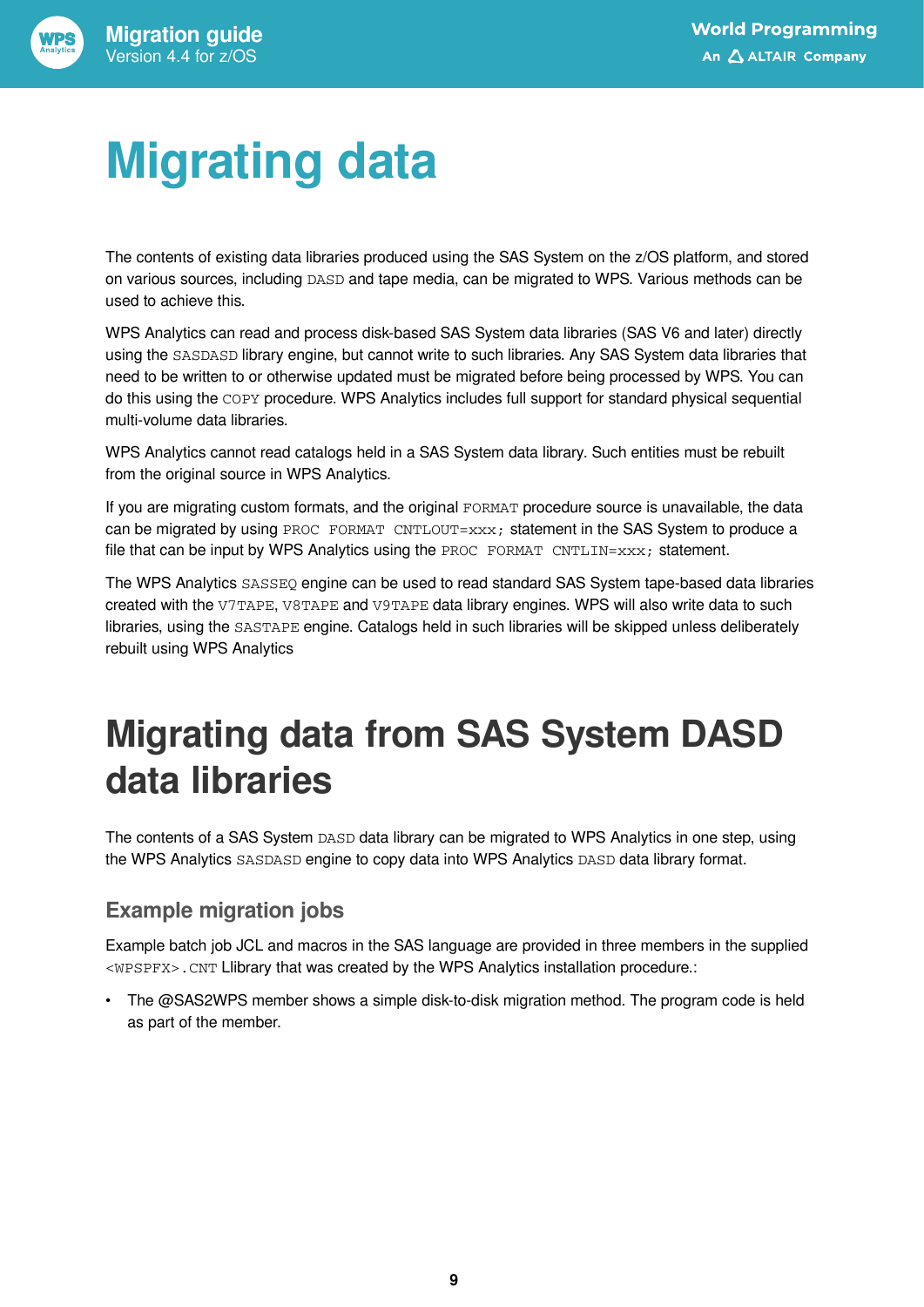- The @SAS2WPX member shows a more complex method, which uses an intermediate tape-based file to provide a backup copy of the original SAS System data library. This member also features a comparison of the two sets of data after migration is complete. The program code is held as part of the member, but it uses macros that are defined in <WPSPFX>.CNTL (XMIGRATE). Note that XMIGRATE is not a batch job to be submitted; it simply provides code that is used in the @SAS2WPX job.
- SAS System format catalogs can be migrated using a PROC FORMAT CNTLOUT and CNTLIN sequence. Member @FMT2WPS provides an example JCL sequence to accomplish such a migration. <WPSPFX>.CNTL (XMIGRATE) is used to provide code.
- Also provided is member <WPSPFX>. CNTL (@COMPARE). This is an example job that is intended to compare the contents of two data libraries before and after migration.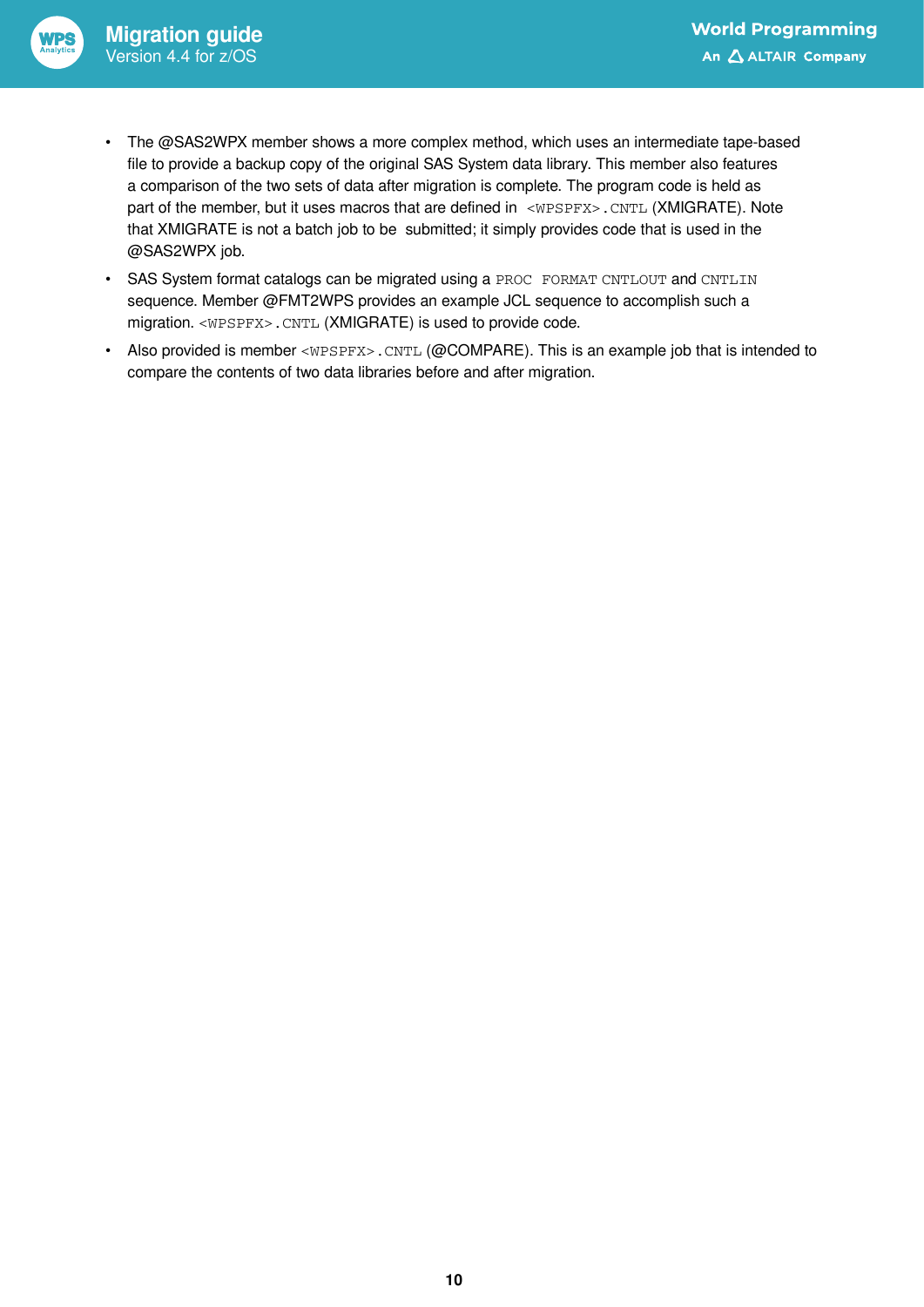# <span id="page-10-0"></span>**Migrating stored macro libraries**

Stored macro libraries generated by the SAS System must be migrated to WPS before use.

If the original source program that created the stored macros is available, run the program under WPS after making suitable changes to the appropriate DD statements. WPS Analytics will not write to a SAS System Library, so new WPS-based libraries must be allocated and used.

If the original source program that created the stored macros is not available, the stored macros might have been generated with the / STORE SOURCE options specified. If so, the macro source can be retrieved using the %COPY <macroname>/SOURCE; statement. This results in the original source code being replicated in the SASLOG. You can then use this source code in WPS Analytics to generate a stored macro library.

If the originating source code is not available, contact World Programming for further assistance.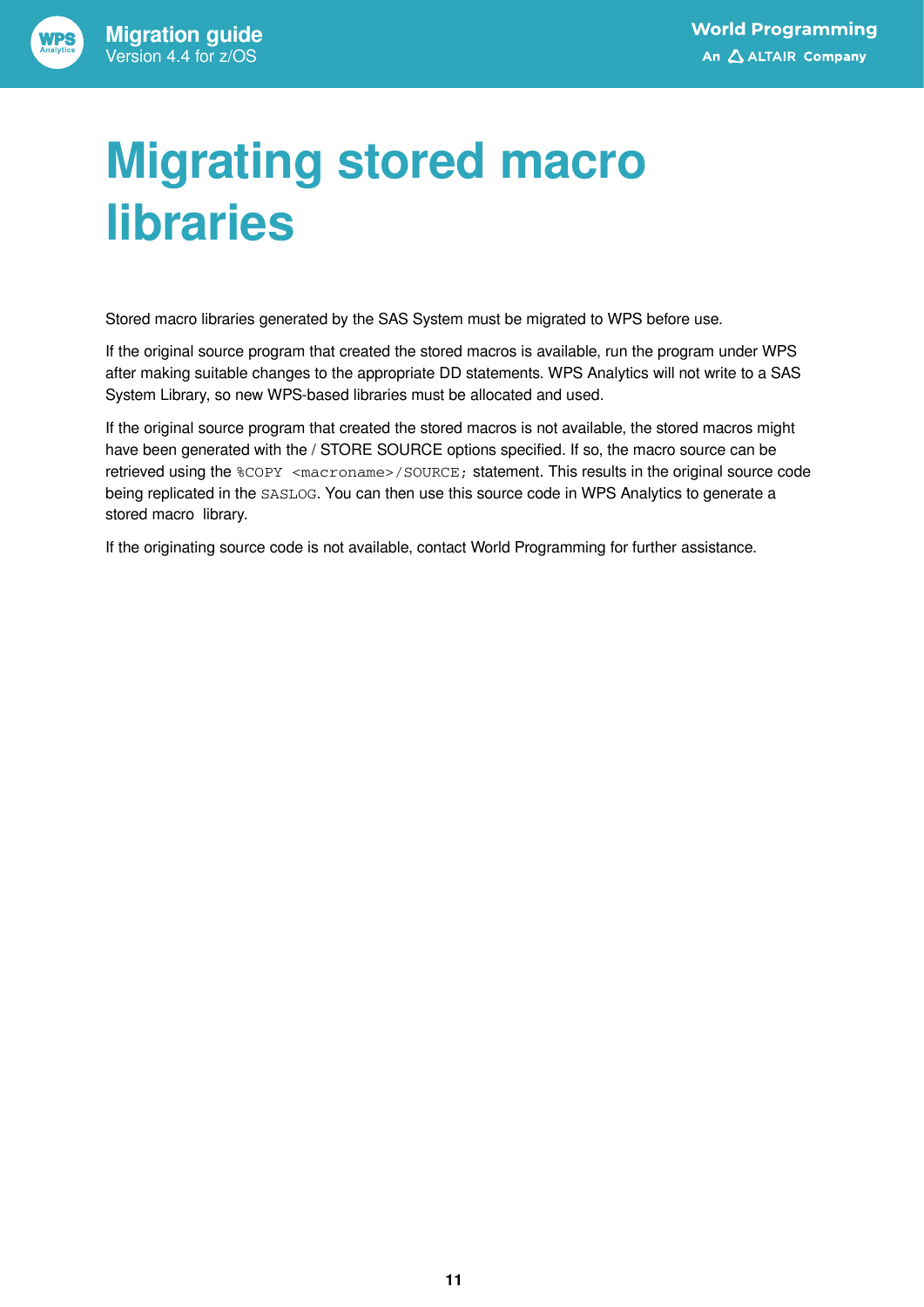# <span id="page-11-0"></span>**Migrating format catalogs**

WPS Analytics will not process FORMATs held in a catalog that was created using the SAS System. The entire catalog must be re-created by inputting the original source code to WPS Analytics.

If the original source code is not available, then a FORMAT catalog that is usable by WPS Analytics can be created by:

- **1.** Generating an intermediate file by using a PROC FORMAT CNTLOUT= $xxx$ ; statement, then:
- **2.** Using this intermediate file as input to WPS Analytics using a PROC FORMAT CNTLIN=xxx; statement.

This pair of operations is provided for in the skeleton JCL provided in <WPSPFX>.CNTL (@FMT2WPS)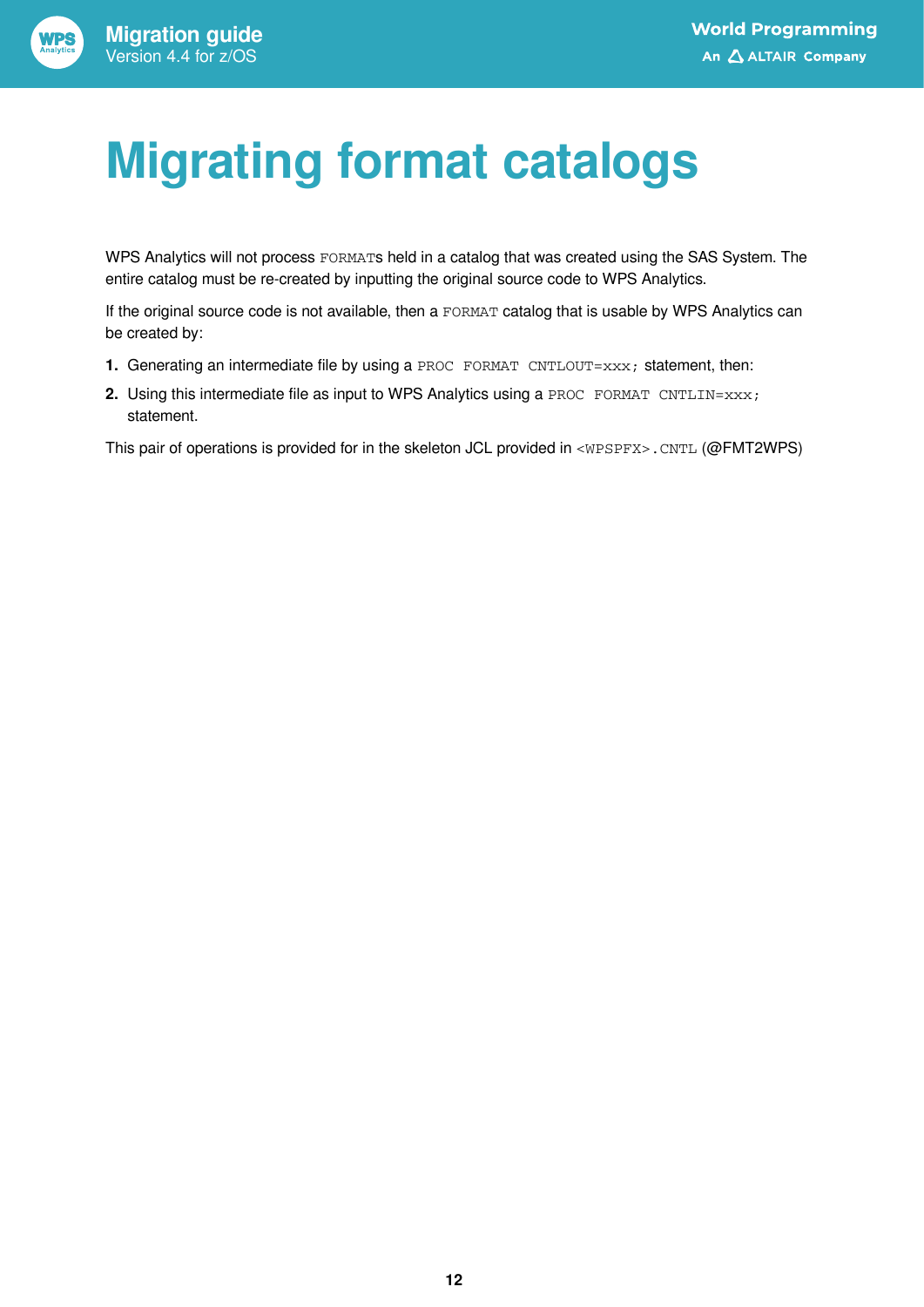# <span id="page-12-0"></span>**MXG migration considerations**

MXG installations vary considerably in size and complexity, so it is difficult to recommend a one size fits all migration procedure. There are, however, a few common considerations that must be catered for.

## <span id="page-12-1"></span>**WPS Analytics version**

We always recommend that clients should use the latest General Availability (GA) version of WPS Analytics. In certain circumstances, the solution to an observed problem may be that the client needs to upgrade to the latest maintenance version, for which special instructions will be issued. As a rule, the latest GA version(s) are always immediately available on the WPL download site.

Upgrading to a later version of WPS Analytics is a procedure that requires a complete re-installation each time. As a result, the older versions of the software may be retained on the system, to be used for comparison purposes.

## <span id="page-12-2"></span>**MXG version**

Upgrade versions of MXG are made available on a (approximately) monthly basis. The monthly issue of the software is known as a minor release, and there is an annual 'major release' as well. All changes made to MXG code are documented in the CHANGES member of the distributed source library.

WPS Analytics will work with MXG 25.11 or later. As a general rule, you should aim to be using the latest release of MXG at all times. As with WPS Analytics, the MXG install isnot complex, and old versions of MXG can be retained for comparison purposes.

## <span id="page-12-3"></span>**MXG FORMATs Library**

MXG uses a large number of bespoke FORMATs to aid interpretation of that data that it processes. It is entirely possible that new FORMATs are added or that existing ones change with each release of MXG. Equally, it may be that processing FORMATs by WPS Analytics may change from time to time.

WPS Analytics cannot process data held in a FORMATS library that was created by using the SAS System. As a result, the FORMATs library MUST be rebuilt using WPS Analytics before trying to use it, and we recommend that the MXG FORMATs library is rebuilt every time that WPS Analytics or MXG is upgraded.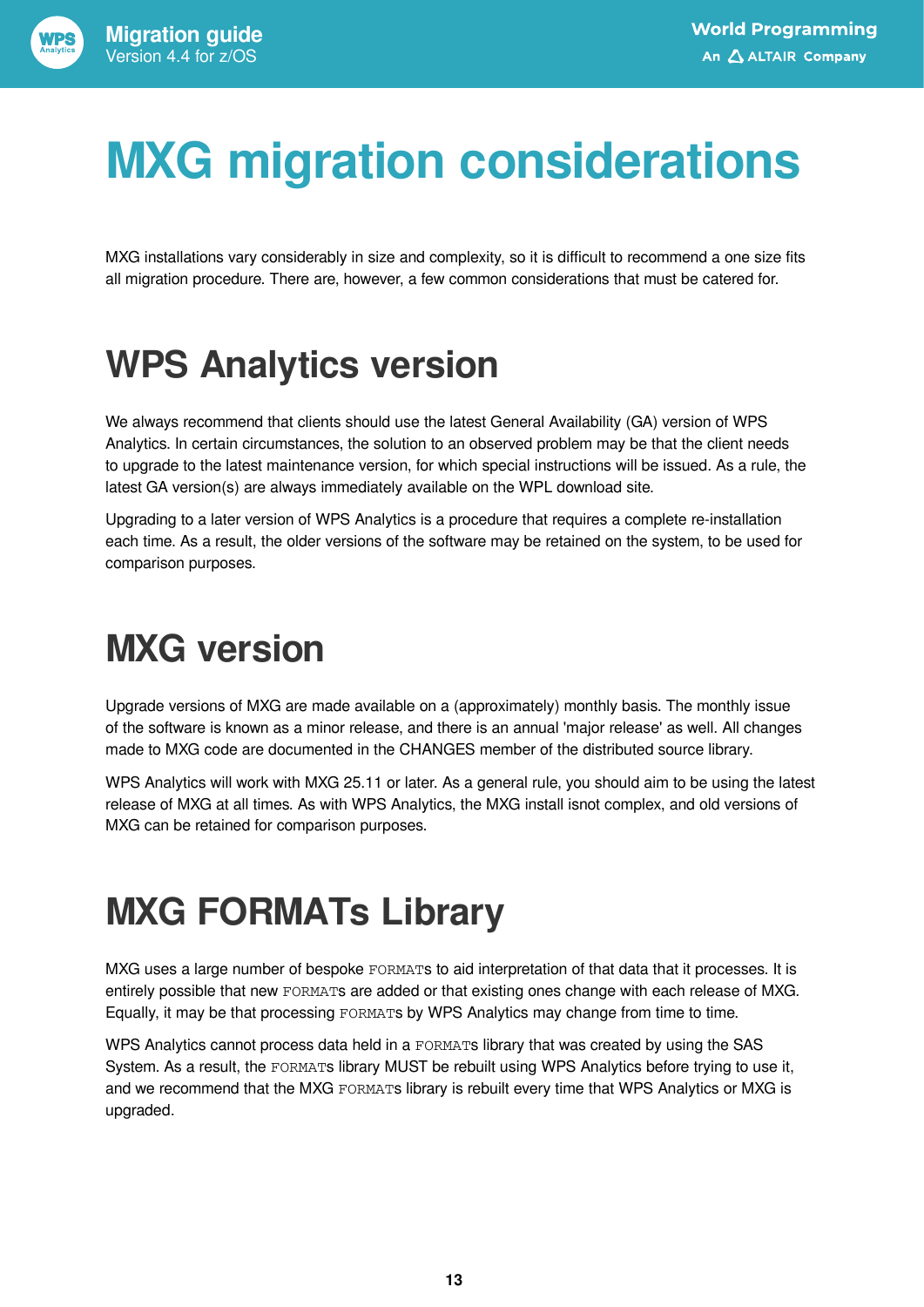

The <WPSPFX>.CNTL (@MXGFMTS) member is provided to aid in this process. The JCL there is written in such a way that an MXG FORMATs library may have a name that features both WPS Analytics and MXG version numbers, but use of that facility is entirely driven by your site's file naming conventions.

### <span id="page-13-0"></span>**CICSIFUE exit**

Both CICS and DB2 regions can be modified so that any monitor data they generate can be passed to the SMF data recorder for processing. The amount of data that can be produced by either application can be extremely large, so further parameterisation is possible that causes the data to be compressed prior to it being sent to SMF. Once compressed, the data will need to be decompressed before being processed by MXG scripts and added to existing data libraries.

The MXG distribution provides an assembler program in the CICSIFUE member that will accomplish the required decompression processing. The program can be assembled and linkage edited into a load library by tailoring the JCL held in the MXG-supplied member EXITCICS.

To use EXITCICS with WPS Analytics, you must change the parameter string passed to the LKED step from:

```
//LKED EXEC PGM=IEWBLINK,
// PARM='XREF,LIST',
// COND=(0,NE,ASM)
```
to:

```
//LKED EXEC PGM=IEWBLINK,
// PARM='XREF,LIST,LET,RMODE=ANY,AMODE=31,RENT,REUS,REFR',
// COND=(0,NE,ASM)
```
Without this change, any SAS language program that uses the exit will abort with a U4038 abend code, even if there is no compressed data in the input file.

The target load library might feature in the system-wide LNKLST but if not, then the STEPLIB DD statement in the MXGWPSV2 JCL must be modified to concatenate the library together with the load library.

Once that is done, the statement:

```
%LET SMFEXIT=CICS;
```
must be inserted as one of the earliest statements in the SAS language program used to process the SMF data files.

If the CICSIFUE exit is not prepared, then MXG will dynamically decompress data that has been decompressed by CICS and/or DB2, but only if the data was collected in conventional MANx files. MXGs dynamic decompression is not supported for data being read directly from LOGGER files. If compressed data is held in LOGGER files then it must be extracted to a normal sequential file before being input to MXG.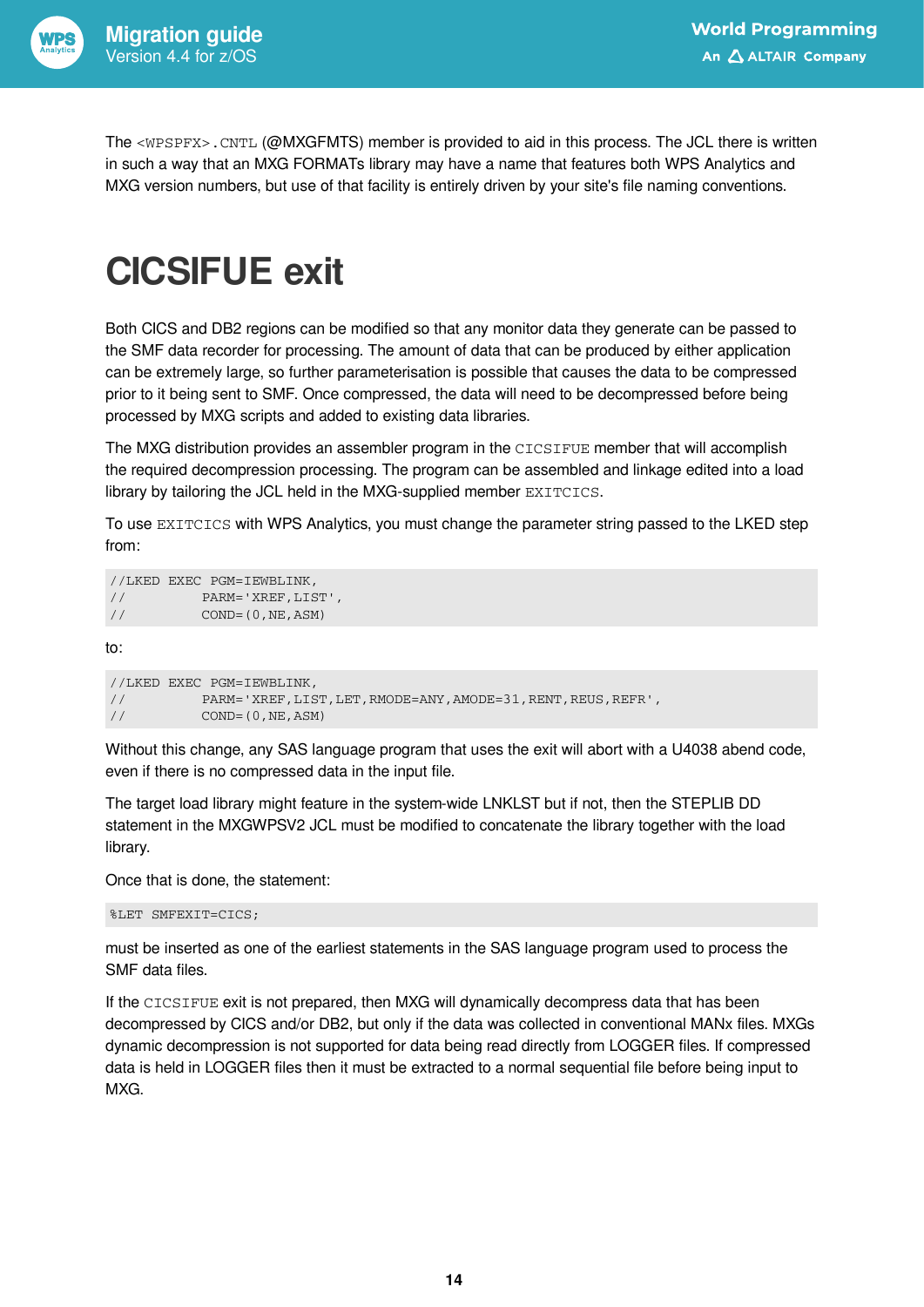

It must be noted that the dynamic decompression process uses considerably more CPU time that the assembled exit.

Just as with the FORMATs library, we recommend that the CICSIFUE exit is re-assembled upon any change of either MXG or WPS Analytics.

## <span id="page-14-0"></span>**MXG SOURCLIB and USERID SOURCLIB**

The MXG source library that is delivered with each installation package is a PDS containing a large number of members that are selectively brought in to play in a given script with the use of the *\§INCLUDE* statement. Each such code segment may %%INCLUDE further segments also.

It is intended that the contents of the this distributed PDS are never changed. Any required changes should be made to duplicate members copied in to the so-called USERID SOURCLIB, which is another PDS that holds modified MXG code. This pair of libraries is accessed by the SOURCLIB concatenation in the JCL used to run WPS Analytics with MXG. The actual JCL will be similar to:

//SOURCLIB DD DSN=SITE.SPECIFIC.MXG.CODE,DISP=SHR // DD DSN=MXG.V3102.SOURCLIB,DISP=SHR

Given these statements, any %INCLUDE statement that refers to SOURCLIB will search the *SITE.SPECIFIC.MXG.CODE* library first.

#### **Note:**

It is essential that the segments of MXG that are copied to the USERID SOURCLIB and modified there are kept up-to-date with the release of MXG in use. It may be that a piece of tailored code ceases to work because support for that piece of code has changed with a later version of MXG.

Such a problem can easily cascade through the remainder of the affected program, and the original cause of the problem becomes easy to miss, given the huge amount of diagnostic information that may result. World Programming will endeavour to support a site affected by such problems, but true responsibility lies with the site.

### <span id="page-14-1"></span>**MXGWPSV2 procedure**

Member MXGWPSV2 in the MXG SOURCLIB is a set of JCL that invokes WPS Analytics and prepares that session for use with MXG. It is essentially the same as the <WPSPFX>. CNTL (WPSPROC) JCL, but with a few more DD statements added. We recommend that this procedure is used for all invocations of SAS language programs that use MXG. Careful study of the MXG SOURCLIB will reveal the existence of member MXGWPSV3 also, but as at version 36.09 of MXG, there is no practical difference between the two members.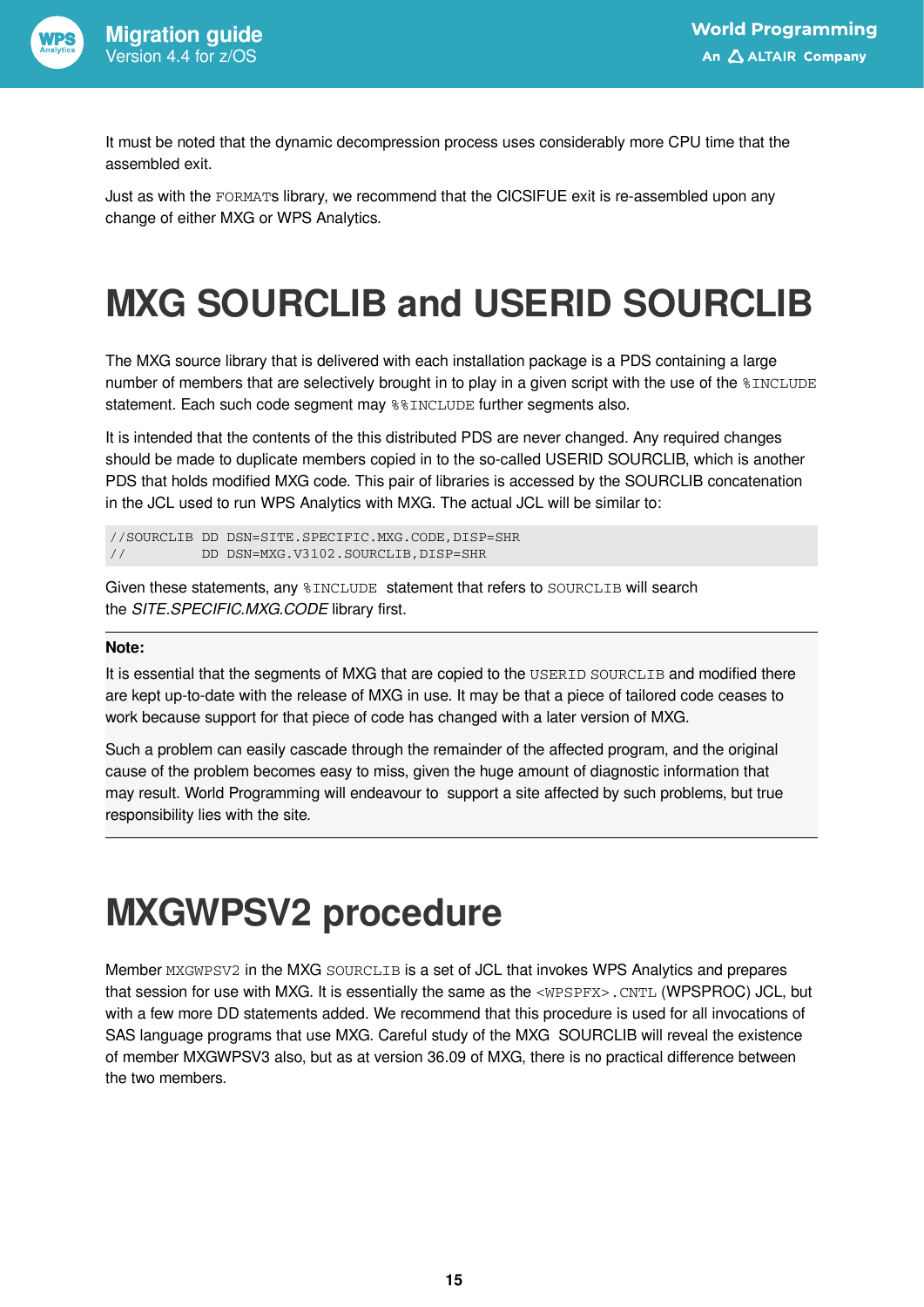

#### A copy of the MXGWPSV2 member appears below:

//\* JCL PROCEDURE EXAMPLE TO EXECUTE MXG PROGRAMS UNDER WPS V2 ON Z/OS //\* LAST UPDATED: OCT 9, 2009. CHANGE 27.239. //MXGWPSV2 PROC WPSHLQ='HLQ.WPS', HLQ FOR WPS LIBRARIES // MXGHLQ='HLQ.MXG', HIGH LEVEL QUALIFIER FOR MXG LIBRARIES // WORK='500,500', WORK SPACE, CYLINDERS // WORKVOL=5, NUMBER OF WORK VOLUMES THAT CAN BE USED // WORKMDL='HLQ.WPS.SASHELP', MODEL WORK SPACE // SORT=500, SORT WORK SPACE, CYLINDERS  $\begin{array}{lllll} \text{{\it N}} & \text{{\it N}} & \text{{\it N}} & \text{{\it N}} & \text{{\it N}} & \text{{\it N}} & \text{{\it N}} & \text{{\it N}} & \text{{\it N}} & \text{{\it N}} & \text{{\it N}} & \text{{\it N}} & \text{{\it N}} & \text{{\it N}} & \text{{\it N}} & \text{{\it N}} & \text{{\it N}} & \text{{\it N}} & \text{{\it N}} & \text{{\it N}} & \text{{\it N}} & \text{{\it N}} & \text{{\it N}} & \text{{\it N}} & \text{{\it N}} & \text{{\it N}} & \text{{$  $/*$  WPS OPTIONS \*/ //\* //\*\*\*\*\*\*\*\*\*\*\*\*\*\*\*\*\*\*\*\*\*\*\*\*\*\*\*\*\*\*\*\*\*\*\*\*\*\*\*\*\*\*\*\*\*\*\*\*\*\*\*\*\*\*\*\*\*\*\*\*\*\*\*\*\*\*\*\*\* //\* USES "PRODUCTION" WPS FORMATS LIBRARY (INCOMPATIBLE WITH SAS) \*\* //\* //LIBRARY WPSHLQ.MXG.LIBRARY.WPSDATA - WPS FORMAT LIBRARY \*\* \* \* \* \* \*  $\frac{1}{\sqrt{2}}$  . The contract of the contract of the contract of the contract of the contract of the contract of the contract of the contract of the contract of the contract of the contract of the contract of the contract o  $\mathcal{O}/\mathcal{N}$  USES "PRODUCTION" MXG DATA SET NAMES OF  $\mathcal{N}$  ,  $\mathcal{N}$  $\frac{1}{\sqrt{2}}$  . The contract of the contract of the contract of the contract of the contract of the contract of the contract of the contract of the contract of the contract of the contract of the contract of the contract o  $\mathcal{U}/\mathcal{N}$  DDNAME DSNAME CONTENTS  $\mathcal{N}$ //\* //SOURCLIB MXG.USERID.SOURCLIB - INSTALLATION TAILORING \*\*  $//*$  // CONCAT MXG.MXG.SOURCLIB - MXG MASTER SOURCE LIBRARY \*\* //\* //LIBRARY WPS.MXG.FORMATS.WPSDATA – FORMAT LIBRARY \*\* \*\* \*\* \*\*  $\frac{1}{\sqrt{2}}$  . The contract of the contract of the contract of the contract of the contract of the contract of the contract of the contract of the contract of the contract of the contract of the contract of the contract o //\* PLEASE NOTE: YOU MUST EXAMINE YOUR INSTALLATIONS "REAL" WPS \*\*  $1/$ \* PROCEDURE IN YOUR PROC LIB, AND MAKE SURE THAT ALL OF THE  $***$ //\* DATA SETS THAT ARE IN THE //STEPLIB CONCATENATION IN THE "REAL" \*\* //\* PROC ARE ALSO LISTED IN THE SAME ORDER IN THIS "MXGWPSV8" PROC. \*\*  $\frac{1}{\sqrt{2}}$  . The contract of the contract of the contract of the contract of the contract of the contract of the contract of the contract of the contract of the contract of the contract of the contract of the contract o //\* VENDOR: MERRILL CONSULTANT'S MXG SOFTWARE 214-351-1966 \*\*  $\frac{1}{\sqrt{2}}$  . The contract of the contract of the contract of the contract of the contract of the contract of the contract of the contract of the contract of the contract of the contract of the contract of the contract o //\* THE DEFAULT SYMBOLICS DEFINED ABOVE ASSUME YOUR HIGH LEVEL \*\*<br>//\* QUALIFIER FOR WPS LIBRARIES IS "WPS" AND YOUR HIGH \*\* QUALIFIER FOR WPS LIBRARIES IS "WPS" AND YOUR HIGH \*\* //\* LEVEL QUALIFIER FOR MXG LIBRARIES IS "MXG". \*\*  $\frac{1}{\sqrt{2}}$  . The contract of the contract of the contract of the contract of the contract of the contract of the contract of the contract of the contract of the contract of the contract of the contract of the contract o //\* COMPARE WITH YOUR EXISTING JCL PROC FOR WPS UNDER MVS.  $\frac{1}{\sqrt{2}}$  . The contract of the contract of the contract of the contract of the contract of the contract of the contract of the contract of the contract of the contract of the contract of the contract of the contract o //\* NOTE: YOU CAN TAILOR THIS JCL PROCEDURE INTO YOUR "USERID.SOURCLIB" //\* PDS, AND USE A JCLLIB STATEMENT TO ACCES THE PROCEDURE, IF  $\frac{1}{\ast}$  YOU DO NOT WANT TO PUT IT IN YOUR SYSTEM PROCLIB. //\* YOU DO NOT WANT TO PUT IT IN YOUR SYSTEM PROCLIB.<br>//\* THE SYNTAX OF YOUR JCL THEN WOULD BE THE SYNTAX OF YOUR JCL THEN WOULD BE //\* //MYJOB1 JOB .... //\* //MYJCL JCLLIB ORDER=MXG.USERID //\*  $\qquad$  //STEP1 EXEC MXGWPSV2 //\*  $\frac{1}{\sqrt{2}}$  . The contract of the contract of the contract of the contract of the contract of the contract of the contract of the contract of the contract of the contract of the contract of the contract of the contract o //\*\*\*\*\*\*\*\*\*\*\*\*\*\*\*\*\*\*\*\*\*\*\*\*\*\*\*\*\*\*\*\*\*\*\*\*\*\*\*\*\*\*\*\*\*\*\*\*\*\*\*\*\*\*\*\*\*\*\*\*\*\*\*\*\*\*\*\*\* //\* //WPS EXEC PGM=WPSHOST,REGION=0M, // PARM=('&OPTIONS SYSPARM=''&SYSPARM''') //STEPLIB DD DISP=SHR,DSN=&WPSHLQ..LOAD //WORK DD UNIT=(SYSDA, &WORKVOL), SPACE=(CYL, (&WORK), , , ROUND), // LIKE=&WORKMDL //SORTWK01 DD UNIT=SYSDA,SPACE=(CYL,(&SORT)) //SORTWK02 DD UNIT=SYSDA,SPACE=(CYL,(&SORT)) //SORTWK03 DD UNIT=SYSDA,SPACE=(CYL,(&SORT)) //SASAUTOS DD DISP=SHR,DSN=&WPSHLQ..CNTL //CONFIG DD DISP=SHR,DSN=&WPSHLQ..CNTL(CONFIG) // DD DISP=SHR,DSN=&MXGHLQ..MXG.SOURCLIB(CONFIGW2) //SASHELP DD DISP=SHR,DSN=&WPSHLQ..SASHELP //SETINIT DD DISP=SHR,DSN=&WPSHLQ..SETINIT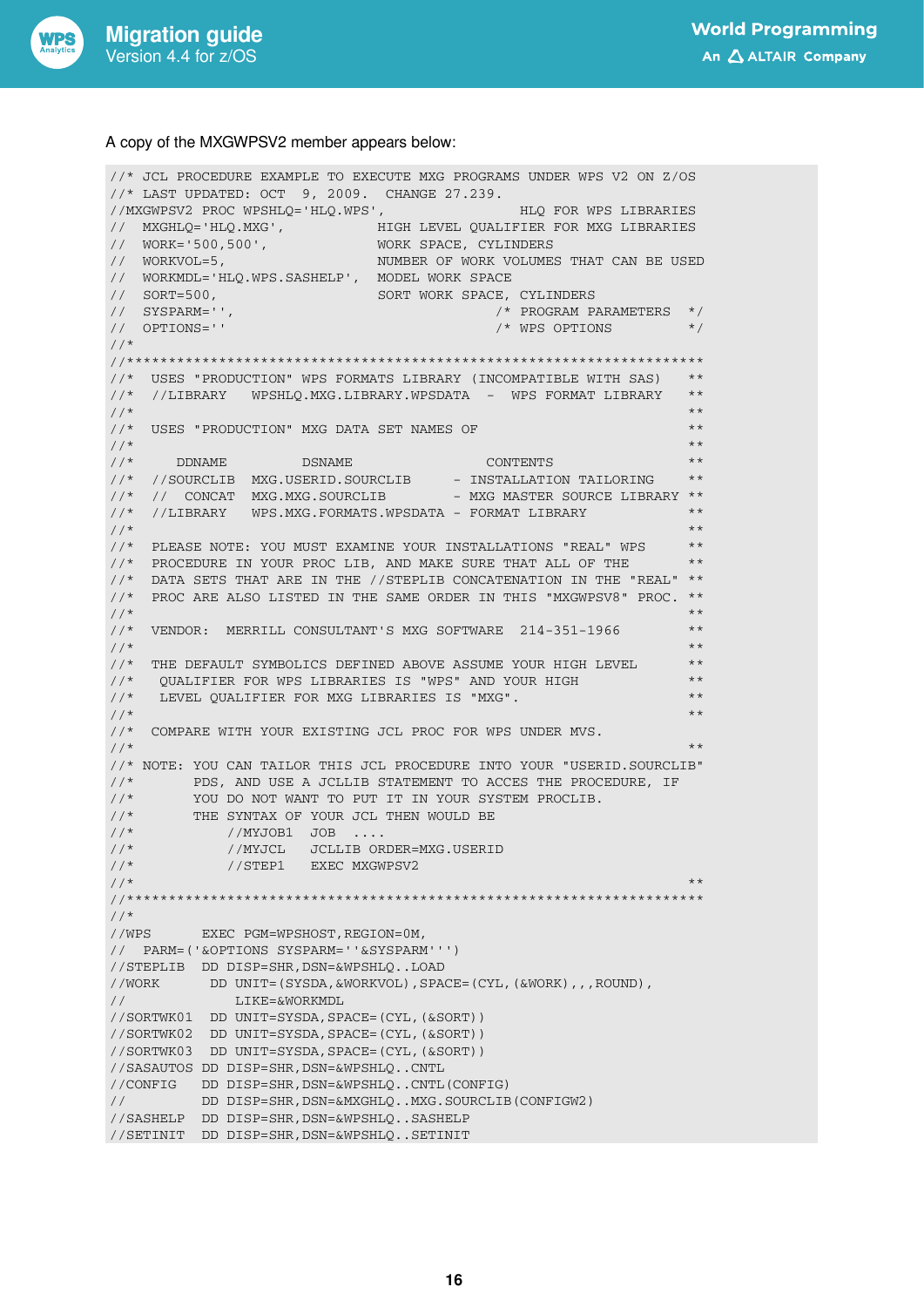| //PLUGCFG              |             | DD DISP=SHR, DSN=&WPSHLQCNTL(PLUGCFG)              |
|------------------------|-------------|----------------------------------------------------|
| //ODSCSS               |             | DD DISP=SHR, DSN=&WPSHLOCNTL(ODSCSS)               |
| //CEEOPTS              |             | DD DISP=SHR, DSN=&WPSHLOCNTL(CEEOPTS)              |
| //SASLOG               |             | DD SYSOUT=*                                        |
| //SASLIST              |             | DD SYSOUT=*                                        |
| //WPSFONTS             | DD          | DISP=SHR, DSN=&WPSHLOFONTS                         |
| //SYSPRINT             |             | DD SYSOUT=*                                        |
| //SYSOUT               |             | DD SYSOUT=*                                        |
| //WPSTRACE DD SYSOUT=* |             |                                                    |
| //CEEDUMP              |             | DD SYSOUT=*                                        |
| //CEERPT               |             | DD SYSOUT=*                                        |
| //DFSPARM              |             | DD DISP=SHR, DSN=&WPSHLQCNTL(DFSPARM)              |
| //SORTMSGS DD SYSOUT=* |             |                                                    |
|                        |             | //WPSAOINI DD DISP=SHR, DSN=&WPSHLOCNTL(WPSAOINI)  |
| //DSNAOINI             |             | DD DISP=(NEW, DELETE), DSN=&&DSNAOINI,             |
| $\frac{1}{2}$          |             | DSORG=PS, RECFM=FB, LRECL=80,                      |
| $\frac{1}{2}$          |             | $SPACE = (TRK, 1)$ , $UNIT = SYSTEMA$              |
| //NEWS                 |             | DD DISP=SHR, DSN=&WPSHLOCNTL(NEWS)                 |
| //INSTREAM             |             | DD UNIT=SYSDA, SPACE=(CYL, (1,20)),                |
| $\frac{1}{2}$          |             | RECFM=FB, LRECL=80, BLKSIZE=0                      |
| //MXGTEMP              |             | DD UNIT=SYSDA, SPACE=(CYL, (1,20))                 |
| //LIBRARY              |             | DD DISP=SHR, DSN=&WPSHLOMXG.FORMATS.WPSDATA        |
|                        |             | //SOURCLIB DD DISP=SHR, DSN=&MXGHLOUSERID.SOURCLIB |
| $\frac{1}{2}$          |             | DD DISP=SHR, DSN=&MXGHLOMXG.SOURCLIB               |
| $\frac{1}{2}$          | <b>PEND</b> |                                                    |

The CONFIG DD statement points firstly to the standard list of options held in the <WPSPFX>.CNTL (CONFIG) member. These options are then replaced or augmented by further options held in <MXGHLQ>.SOURCLIB (CONFIGW2). This extra CONFIG list features the line:

INITSTMT='%INCLUDE SOURCLIB(VMXGINIT);%VMXGINIT;RUN;'

The VMXGINIT code segment defines a macro that is then scheduled by the  $%$ VMXGINIT statement in the above line. It is this code that initialises an environment for MXG to run in a WPS session. If the VMXGINIT code member is ever corrupted or changed in any way, or if %VMXGINIT is not used for some reason, then attempted use of MXG will result in numerous problems.

To make this JCL useable across the installation, default values for the *WPSHLQ* and *MXGHLQ* symbolic variables must be made. Also note the *WORKMDL* symbolic contains *the value of* the *WPSHLQ* symbolic, NOT the &WPSHLQ substitution variable itself. A permanent change needs to be made here, too. Following a successful test of the changes, the modified MXGWPSV2 procedure can be copied to a library on the system-wide PROCLIB concatenation.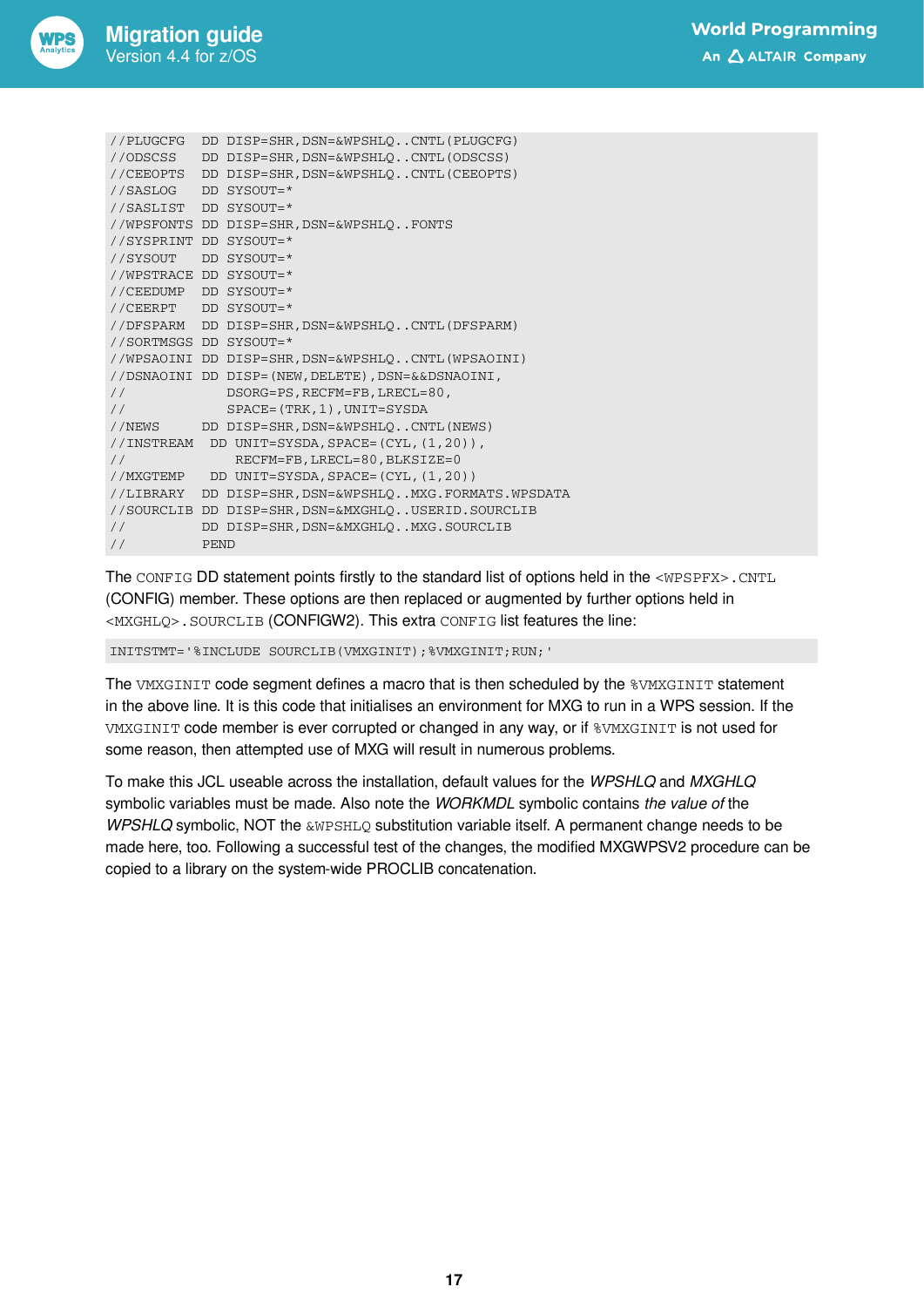

# <span id="page-17-0"></span>**MXG data libraries**

Depending on the level of tailoring of MXG at your site, there may be up to four data libraries that need to be catered for. These are:

- The Performance Database, or PDB. Contains the data that is generated as part of processing an input file of – usually – SMF data by MXG.
- The SPIN library. Contains data for tasks that were not completed at the time of dumping the data for input to MXG.
- The CICSTRAN library. Contains data for CICS tasks. This file is frequently very large and so is often held on tape.
- The DB2ACCT library. Contains data for DB2 tasks. This file is frequently very large and so it might be held on tape, but it is almost certainly processed and maintained on a shorter-term basis than that used for the PDB.

If MXG is used in exactly the way prescribed in the associated documentation, the PDB library will be copied through to weekly and monthly roll-up versions. These files need to be handled in just the same wa as the primary PDB library.

The PDB and SPIN libraries are normally held on disk and so they are relatively safe from corruption by a mis-managed migration to WPS Analytics. Prior to migration, these files would be maintained by use of the SAS System, and WPS Analytics simply will not write to such files. In order to use WPS Analytics to update these files, they must be copied before first use. <WPSPFX>.CNTL members @SAS2WPS and/ or @SAS2WPX can be used for this. The difference between the two is that @SAS2WPX will generate a tape-based backup copy of the input data library.

If the CICSTRAN and/or the DB2ACCT libraries are held on disk, then they will need to be migrated in the same fashion before first use. If, however, they are on tape, then extra care must be taken. With tape-based data libraries, WPS creates the entire library in a single program step, and so the library is completely recreated each time it is processed. Unlike disk-based files, there is no possibility of updating a file held in a tape-based library. For this reason, the file DSName that is associated with a tape-based library created and maintained by the SAS System must not be used by WPS Analytics until after migration is complete. WPS Analytics will from but not write to a data library created by the SAS System. The SAS System will neither read or write a WPS Analytics data library.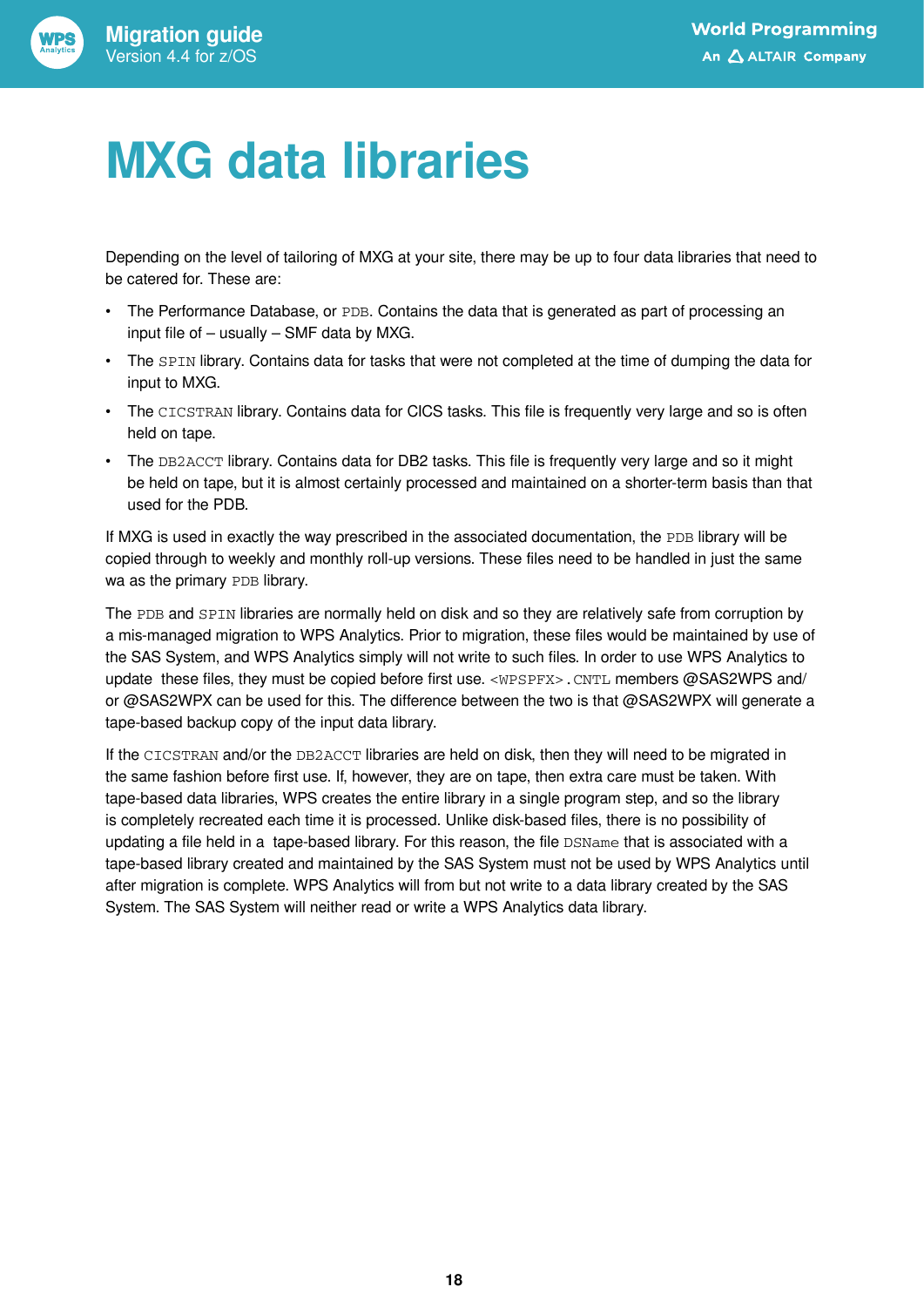

# <span id="page-18-0"></span>**MXG migration process**

A general list of the points to be covered appears below; this might be used to arrive at a checklist of tasks to be performed, for your own change control purposes.

#### **Ensure enough extra resources are available.**

We strongly recommend a period of parallel running to cover the migration from the SAS System with MXG to WPS Analytics with MXG. A sudden death cutover should not be considered, but the value of your site's Capacity Planning, Performance Measurement and/or Accounting data is the true controlling influence here. If there is to be a period of parallel running, then the amount of disk and tape storage, and the amount of CPU time used by these functions will be at least double for the duration of the migration process.

#### **Upgrade to the latest WPS Analytics version.**

If the version of WPS Analytics currently installed at your site is not the latest GA version available, then an upgrade is highly recommended. Whatever version is currently installed, it should be verified to be smoothly running and readily available.

#### **Install latest MXG version.**

If the version of MXG currently installed at your site is not the latest version available, then an upgrade is highly recommended. Whatever version is currently installed, it should be verified to be smoothly running and readily available.

#### **Create local version of MXGWPSV2.**

We recommend use of the MXG-supplied MXGWPSV2 JCL to invoke WPS Analytics with MXG. Take a copy of the JCL and modify it as required, then place it in a library in the system-wide PROCLIB concatenation. Verify WPS Analytics and MXG are availability and running.

#### **Create new MXG FORMATs library.**

Modify and use the supplied @MXGFMTS jobstream to create a WPS Analytics FORMATs library. Remember that the output file will be different from the one created by the SAS System. The SAS System will not process the WPS-based version of the FORMATs library and vice versa.

#### **Create new CICSIFUE exit.**

If required, modify and use a copy of the MXG-supplied EXITCICS jobstream to create a specific version of the CICSIFUE exit. Versions of CICSIFUE used by the SAS System and by WPS Analytics are different, and they cannot co-exist in the same load library. A separate load library will have to created for the duration of any parallel running, and a change to the JCL STEPLIB statement will be required to cover the new library name.

#### **Examine the code in the MXG 'USERID SOURCLIB'.**

It may be that some of your tailored MXG code in your USERID SOURCLIB is specific for the SAS System. Only close examination will reveal such potential problems. It is best to copy the USERID SOURCLIB to another library for use with WPS Analytics. JCL changes will be necessary to cover this.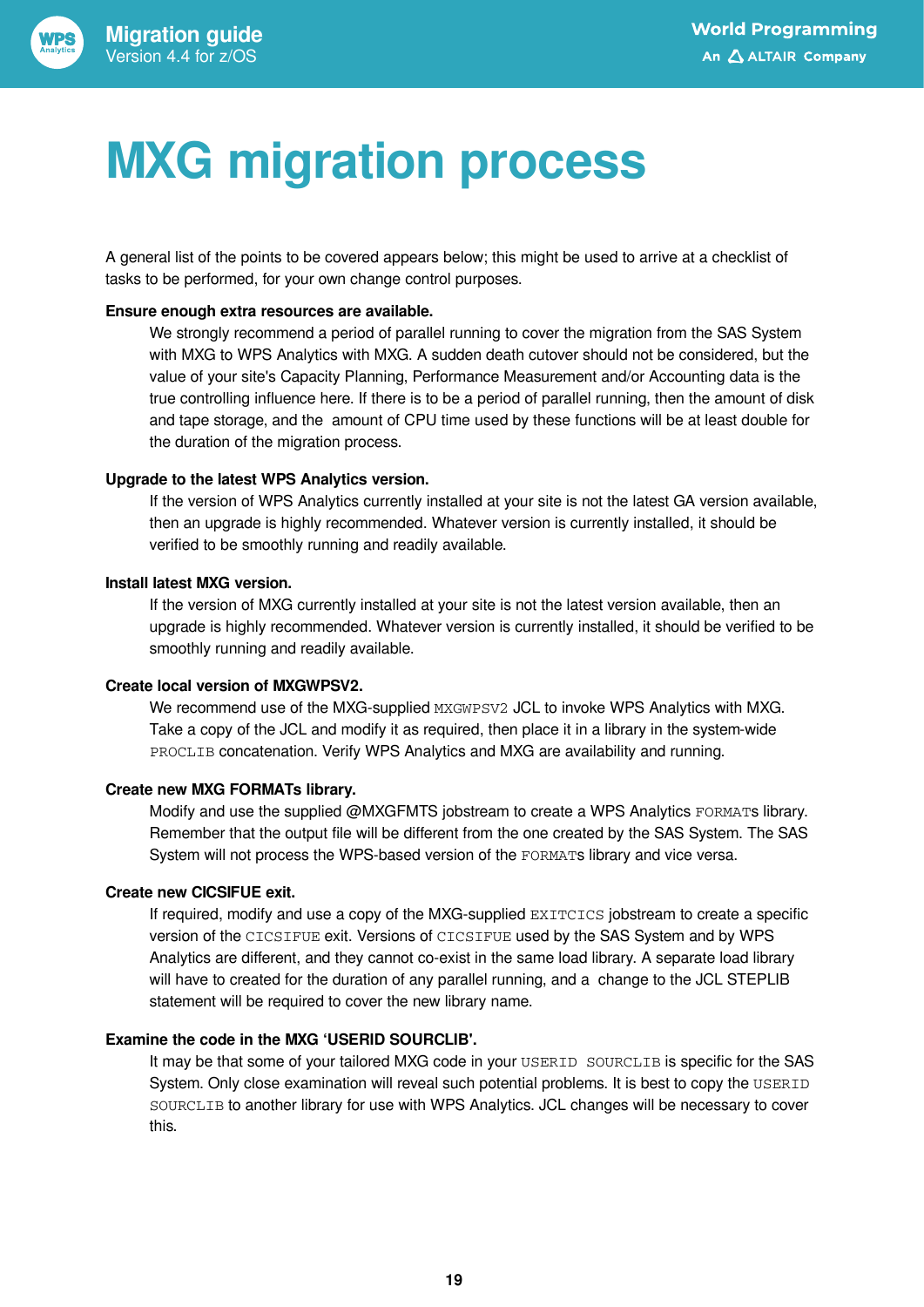

#### **Create migrated copies of all affected data libraries.**

The PDB and SPIN libraries, and the CICSACCT and DB2ACCT libraries along with any other long-term roll up summary libraries should be migrated by copying them under control of WPS Analytics. The @SAS2WPS and @SAS2WPX members that are supplied in the <WPSPFX>.CNTL library can be adapted for this purpose.

#### **Attempt a parallel run and compare outputs.**

Having satisfied local requirements regarding the above changes, it should now be possible to attempt a parallel run of both the SAS system and WPS Analytics, and then compare the outputs. In general terms, MXG is used to process SMF data collected on a daily basis. The same input SMF file should be used as input, and then the updated data libraries should be compared to satisfy local acceptance criteria. The supplied @COMPARE JCL member can be used to accomplish such a comparison. There should be no differences, but if there are and the source of those differences is not immediately obvious, then please contact World Programming support.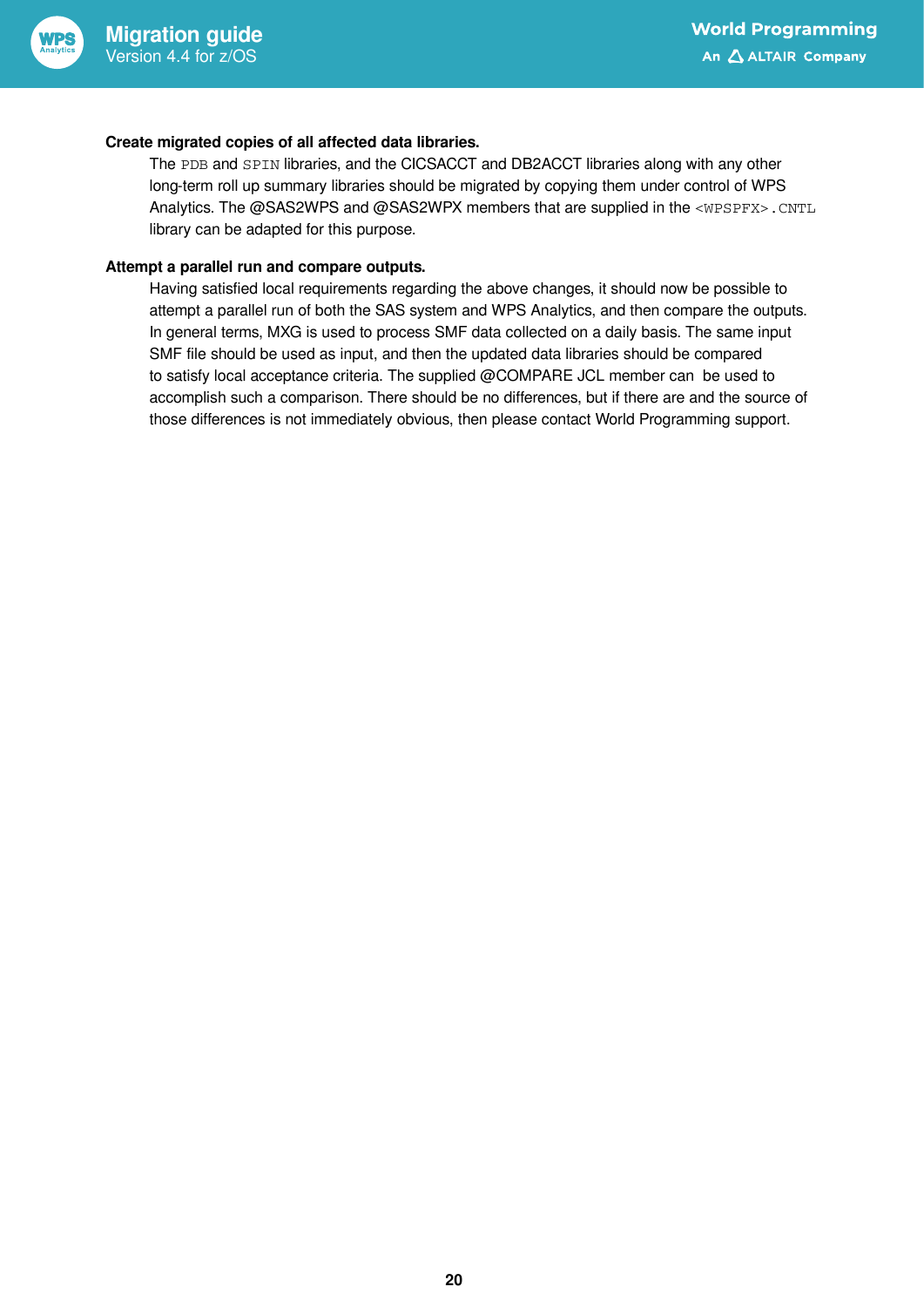

# <span id="page-20-0"></span>**MXG reporting**

Reporting from MXG tends to vary from site to site. Some notes are provided below which may prove useful.

### **Standard MXG reporting**

Most reports from MXG should run with no additional migration work required.

### **Custom MXG reporting**

It is not possible to provide exact instructions for migrating and validating user-written reporting processes in a generic guide such as this. This is best dealt with on an individual basis, please contact World Programming for help.

In certain circumstances, the layout of the printed report output layout might differ slightly in WPS Analytics. In some cases, this might require minor adjustments to processes that consume such output.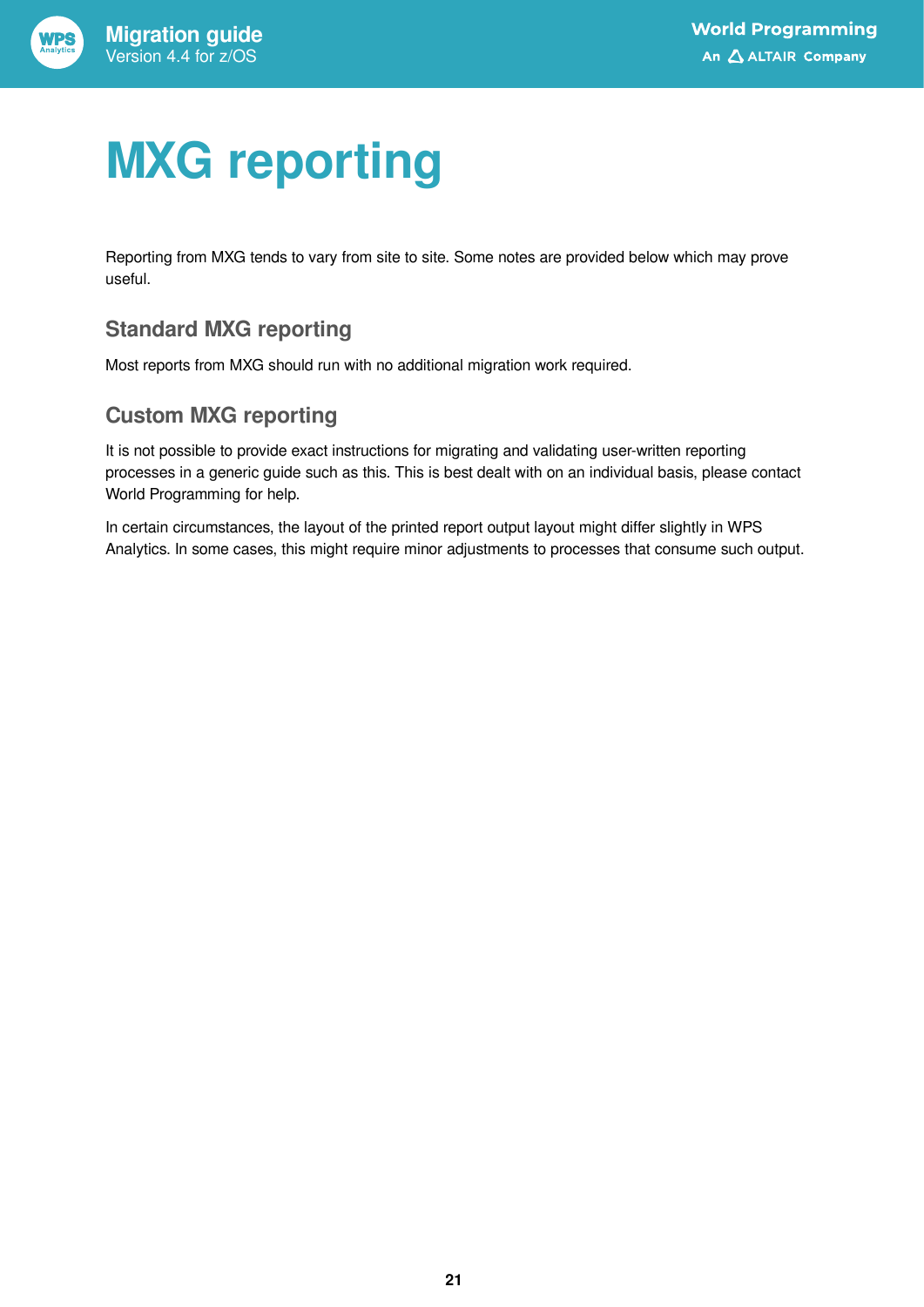

# <span id="page-21-0"></span>**Appendix A - examples**

| This section contains the following examples. |  |
|-----------------------------------------------|--|
|                                               |  |
|                                               |  |
|                                               |  |
|                                               |  |
|                                               |  |
|                                               |  |
|                                               |  |

### <span id="page-21-1"></span>**Example – JCL for simple migration to WPS Analytics**

This example code is provided in the <wpspfx>.CNTL library as member @SAS2WPS.

```
// <add a jobcard here>
//PROCLIB JCLLIB ORDER=(<wpspfx>.CNTL)
//*
//* SYMBOL SASDL IS THE DSNAME OF THE SAS DATA-LIBRARY ON DASD
// SET SASDL=<sas-dasd-data-library>
//*
//* SYMBOL WPSDL IS THE DSNAME OF THE WPS DATA-LIBRARY ON DASD
// SET WPSDL=<wps-dasd-data-library>
//*
//* NOTE : USE REGION=0M TO OBTAIN MAXIMUM AVAILABLE MEMORY
//*
//*-------------------------------------------------------------------*/
//* SAMPLE JOB TO MIGRATE A SAS DASD DATA LIBRARY TO WPS DASD */
//*-------------------------------------------------------------------*/
//*
//* (1) ADD A SUITABLE JOBCARD
//* (2) CHANGE <wpspfx> TO THE WPS INSTALLATION DATASET PREFIX
//* (3) CHANGE <sas-dasd-data-library> TO THE SOURCE SAS DATASET
//* (4) CHANGE <wps-dasd-data-library> TO THE WPS TARGET DATASET
//* (5) CHANGE <wps-procedure-name> TO THE WPS PROCEDURE NAME
//* (6) SUBMIT THIS JOB AND THEN CHECK THE OUTPUT
//* (7) CHECK FOR A JOB RETURN CODE OF ZERO
//*
//*-------------------------------------------------------------------*/
```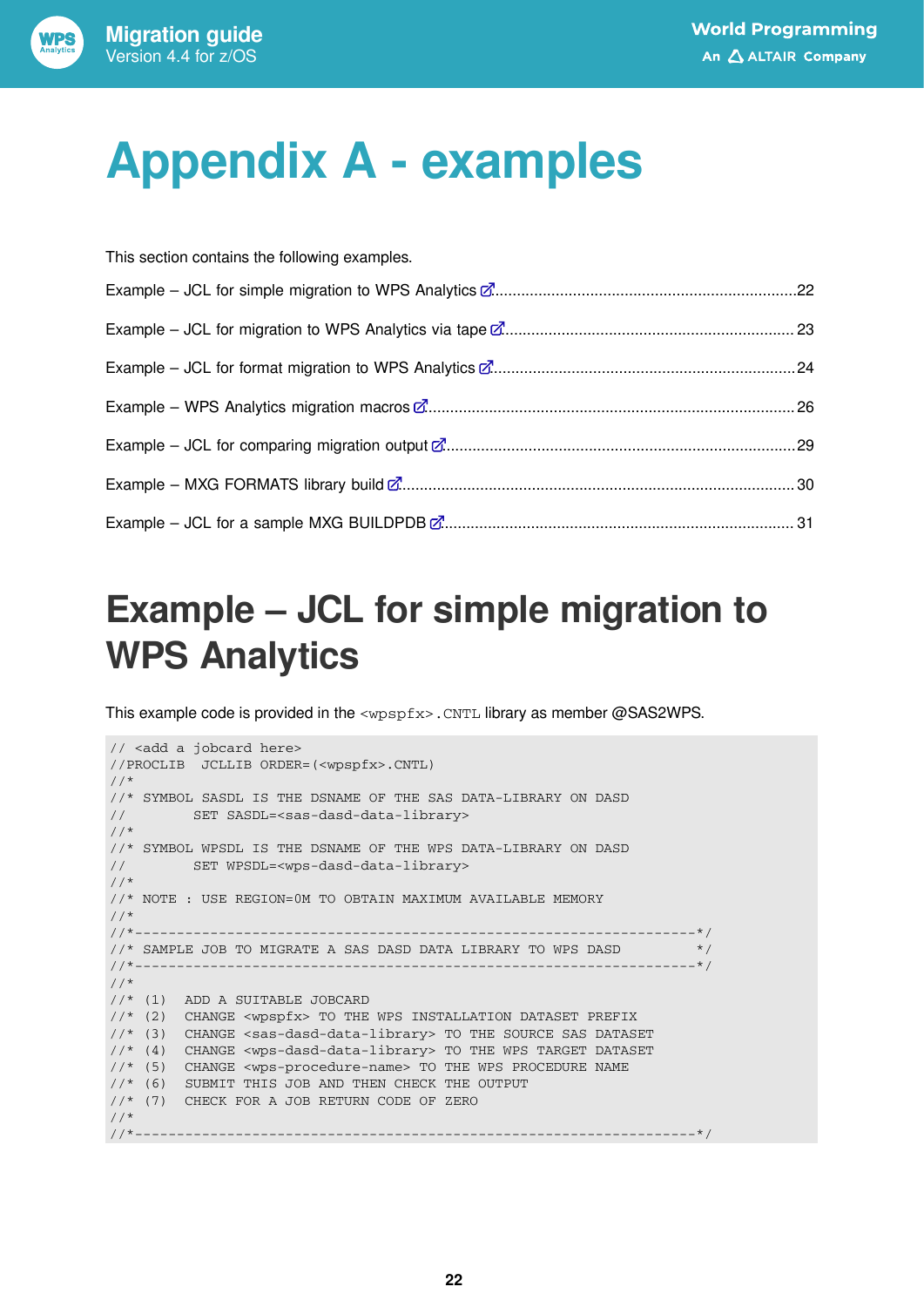![](_page_22_Picture_0.jpeg)

```
1/* TO MIGRATE A SAS TAPE DATA LIBRARY TO WPS DASD, *///* REPLACE 'LIBNAME SASDL SASDASD;' WITH 'LIBNAME SASDL SASSEQ;' */
//*-------------------------------------------------------------------*/
//*
//WPS EXEC <wps-procedure-name>
//SOURCLIB DD DISP=SHR,DSN=<wpspfx>.CNTL
//SASDL DD DISP=SHR,DSN=&SASDL,
// DCB=BUFNO=32
//WPSDL DD DISP=(NEW,CATLG),DSN=&WPSDL,
// UNIT=SYSDA,SPACE=(TRK,(9000,900),RLSE)
//*
//SYSIN DD DATA,DLM='++'
*OPTIONS SOURCE SOURCE2 MPRINT MACROGEN MLOGIC;
 LIBNAME SASDL SASDASD;
*LIBNAME SASDL SASSEQ;
PROC DATASETS LIB=WPSDL KILL; RUN;
PROC COPY IN=SASDL OUT=WPSDL MEMTYPE=DATA; RUN;
RUN;
```

```
++ END OF //SYSIN
```
### <span id="page-22-0"></span>**Example – JCL for migration to WPS Analytics via tape**

This example code is provided in the <wpspfx>.CNTL library as member @SAS2WPX.

```
// <add a jobcard here>
//PROCLIB JCLLIB ORDER=(<wpspfx>.CNTL)
//*
//* SYMBOL SASDL IS THE DSNAME OF THE SAS DATA-LIBRARY ON DASD
// SET SASDL=<sas-dasd-data-library>
//*
//* SYMBOL SASTL IS THE DSNAME OF THE SAS DATA-LIBRARY ON TAPE
// SET SASTL=<sas-tape-data-library>
//*
//* SYMBOL WPSDL IS THE DSNAME OF THE WPS DATA-LIBRARY ON DASD
// SET WPSDL=<wps-dasd-data-library>
//*
//* NOTE : USE REGION=0M TO OBTAIN MAXIMUM AVAILABLE MEMORY
//^*<br>//*__
                                 //*-------------------------------------------------------------------*/
\frac{1}{x} SAMPLE JOB TO MIGRATE A SAS DASD DATA LIBRARY TO WPS DASD \frac{x}{x}//*-------------------------------------------------------------------*/
//*
//* (1) ADD A SUITABLE JOBCARD
//* (2) CHANGE <wpspfx> TO THE WPS INSTALLATION DATASET PREFIX
//* (3) CHANGE <sas-dasd-data-library> TO THE SOURCE SAS DATASET
//* (4) CHANGE <sas-tape-data-library> TO THE SAS TAPE DATASET
//* (5) CHANGE <wps-dasd-data-library> TO THE WPS TARGET DATASET
//* (6) CHANGE <sas-procedure-name> TO THE SAS PROCEDURE NAME
```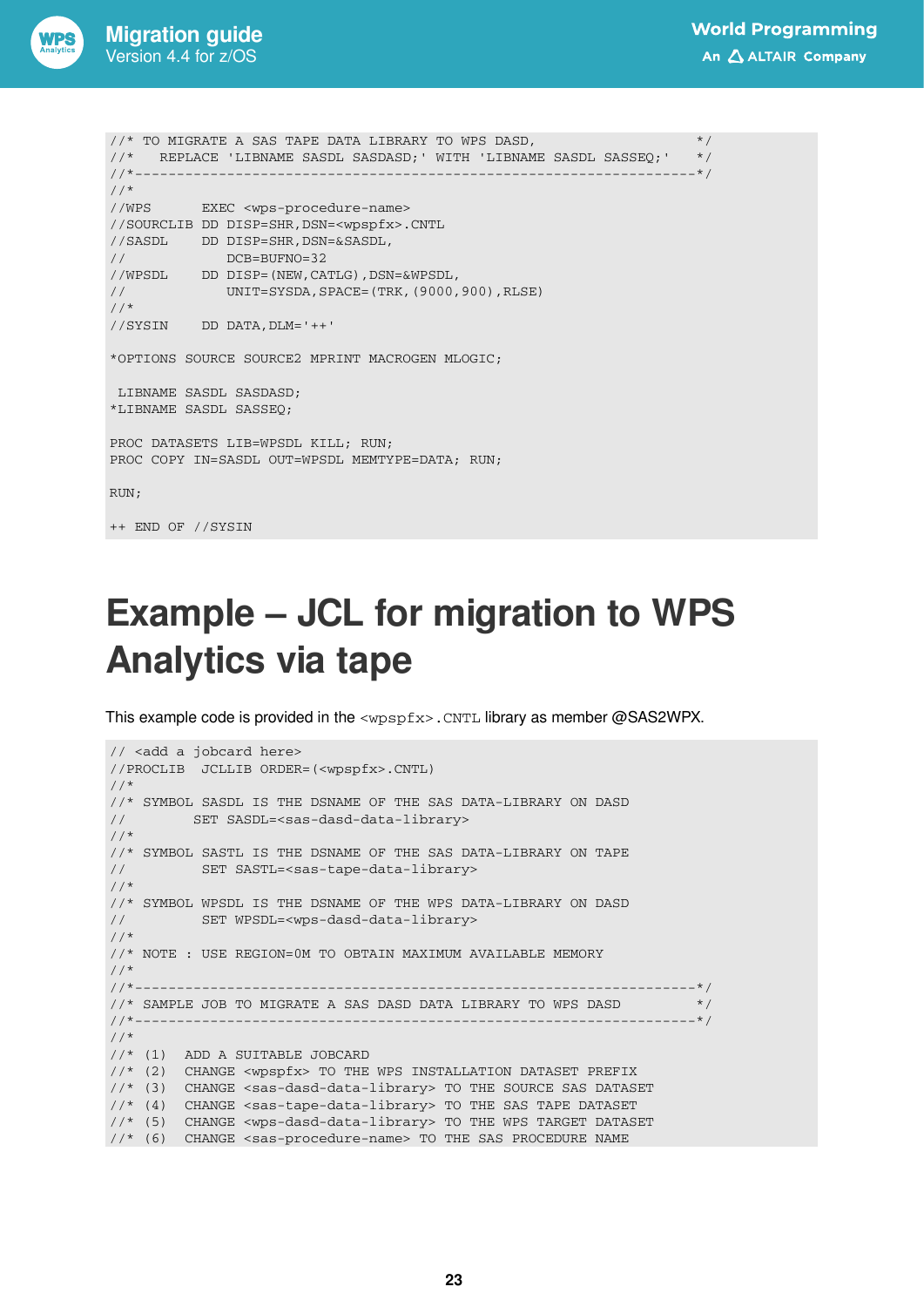![](_page_23_Picture_0.jpeg)

++ END OF //SYSIN

//\* (7) CHANGE <wps-procedure-name> TO THE WPS PROCEDURE NAME //\* (8) SUBMIT THIS JOB AND THEN CHECK THE OUTPUT //\* (9) CHECK FOR A JOB RETURN CODE OF ZERO  $\frac{1}{1}$  /  $\frac{1}{1}$  + -//\*-------------------------------------------------------------------\*/ //\* //\*==================================================================== //\* EXPORT A SAS DATA LIBRARY FROM DASD TO TAPE (NOT COMPRESSED) //\*==================================================================== //SAS EXEC <sas-procedure-name> //SOURCLIB DD DISP=SHR,DSN=<wpspfx>.CNTL //SASDL DD DISP=SHR,DSN=&SASDL //SASTL DD DSN=&SASTL,DISP=(,CATLG,DELETE), // UNIT=(CART,,DEFER),VOL=(,,,10),LABEL=EXPDT=98007 //\* //SYSIN DD DATA,DLM='++' \*OPTIONS SOURCE SOURCE2 MPRINT MACROGEN MLOGIC; %INCLUDE SOURCLIB(XMIGRATE); %LET VERBOSE=YES; %SD2ST(SASDL=SASDL,SASTL=SASTL); RUN; ++ END OF //SYSIN //\* //\*===================================================================== //\* IMPORT A SAS DATA LIBRARY FROM TAPE INTO A WPS DATA LIBRARY ON DASD //\*=====================================================================  $1/$ \* //WPS EXEC <wps-procedure-name> //SOURCLIB DD DISP=SHR,DSN=<wpspfx>.CNTL  $// SASTL \hspace{1cm} \texttt{DD} \hspace{1cm} \texttt{DISP=SHR} \hspace{1cm}, \texttt{DSN=&SASTL} \hspace{1cm},$ // DCB=BUFNO=32 //WPSDL DD DISP=(NEW,CATLG),DSN=&WPSDL, UNIT=SYSDA, SPACE=(TRK, (9000, 900), RLSE) //\* //SYSIN DD DATA,DLM='++' \*OPTIONS SOURCE SOURCE2 MPRINT MACROGEN MLOGIC; %INCLUDE SOURCLIB(XMIGRATE); %LET VERBOSE=YES; %ST2WD(SASTL=SASTL,WPSDL=WPSDL); RIJN:

### <span id="page-23-0"></span>**Example – JCL for format migration to WPS Analytics**

This example code is provided in the  $\langle w_{\text{PSDfx}} \rangle$ . CNTL library as member @FMT2WPS.

// <add a jobcard here> //PROCLIB JCLLIB ORDER=(<wpspfx>.CNTL) //\* //\* SYMBOL SASFL IS THE DSNAME OF THE SAS FORMAT LIBRARY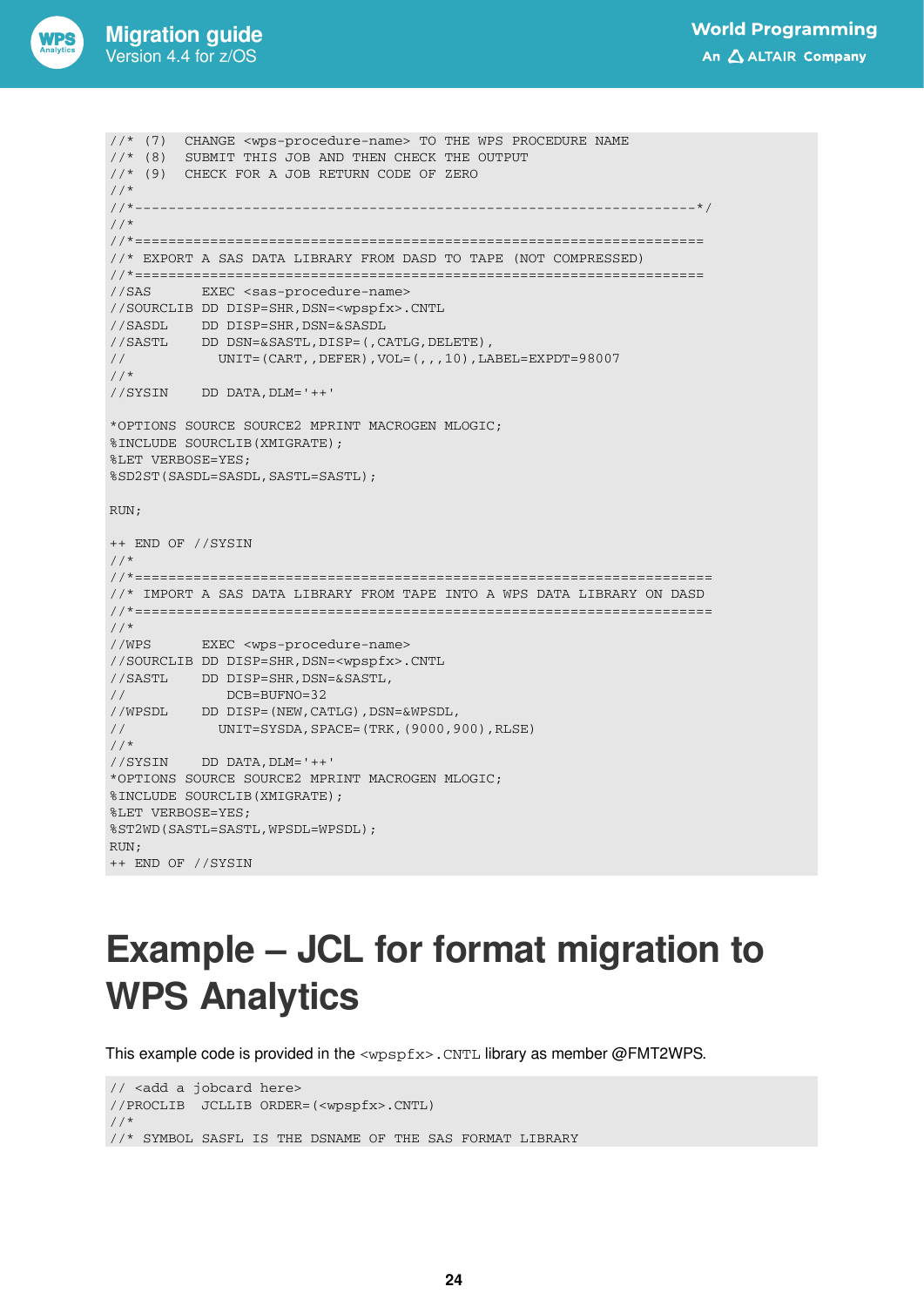![](_page_24_Picture_0.jpeg)

// SET SASFL=<sas-dasd-fmt-library>

```
1/*
//* SYMBOL WPSFL IS THE DSNAME OF THE WPS FORMAT LIBRARY
// SET WPSFL=<wps-dasd-fmt-library>
//*
//* NOTE : USE REGION=0M TO OBTAIN MAXIMUM AVAILABLE MEMORY
//^*<br>//*-------
               //*-------------------------------------------------------------------*/
//* SAMPLE JOB TO MIGRATE A SAS FORMAT LIBRARY TO WPS \frac{\ast}{\sqrt{2}}//*-------------------------------------------------------------------*/
//*
//* (1) ADD A SUITABLE JOBCARD
//* (2) CHANGE <wpspfx> TO THE WPS INSTALLATION DATASET PREFIX
//* (3) CHANGE <sas-dasd-fmt-library> TO THE SAS SOURCE FORMAT LIBRARY
//* (5) CHANGE <wps-dasd-fmt-library> TO THE WPS TARGET FORMAT LIBRARY
//* (6) CHANGE <sas-procedure-name> TO THE SAS PROCEDURE NAME
//* (7) CHANGE <wps-procedure-name> TO THE WPS PROCEDURE NAME
//* (8) SUBMIT THIS JOB AND THEN CHECK THE OUTPUT
//* (9) CHECK FOR A JOB RETURN CODE OF ZERO
//*<br>//*____
            //*-------------------------------------------------------------------*/
//*
//*====================================================================
//* EXPORT A SAS FORMAT LIBRARY TO A TEMPORARY FILE
//*====================================================================
//SAS EXEC <sas-procedure-name>
//SOURCLIB DD DISP=SHR,DSN=<wpspfx>.CNTL
//SASFL DD DISP=SHR,DSN=&SASFL
//SASDL DD DSN=&&TEMPFILE,DISP=(NEW,PASS),
// UNIT=SYSDA,SPACE=(TRK,(9000,900),RLSE)
//*
//SYSIN DD DATA,DLM='++'
*OPTIONS SOURCE SOURCE2 MPRINT MACROGEN MLOGIC;
%INCLUDE SOURCLIB(XMIGRATE);
%LET VERBOSE=YES;
%SF2SD(SASFL=SASFL,SASDL=SASDL);
RIJN:
++ END OF //SYSIN
//*
//*=====================================================================
//* CREATE A WPS FORMAT LIBRARY FROM THE TEMPORARY FILE
//*=====================================================================
//*
//WPS EXEC <wps-procedure-name>
//SOURCLIB DD DISP=SHR,DSN=<wpspfx>.CNTL
//SASDL DD DISP=SHR,DSN=&&TEMPFILE
//WPSFL DD DISP=(NEW,CATLG),DSN=&WPSFL,
// UNIT=SYSDA,SPACE=(TRK,(9000,900),RLSE)
//*
//SYSIN DD DATA,DLM='++'
*OPTIONS SOURCE SOURCE2 MPRINT MACROGEN MLOGIC;
%INCLUDE SOURCLIB(XMIGRATE);
%LET VERBOSE=YES;
```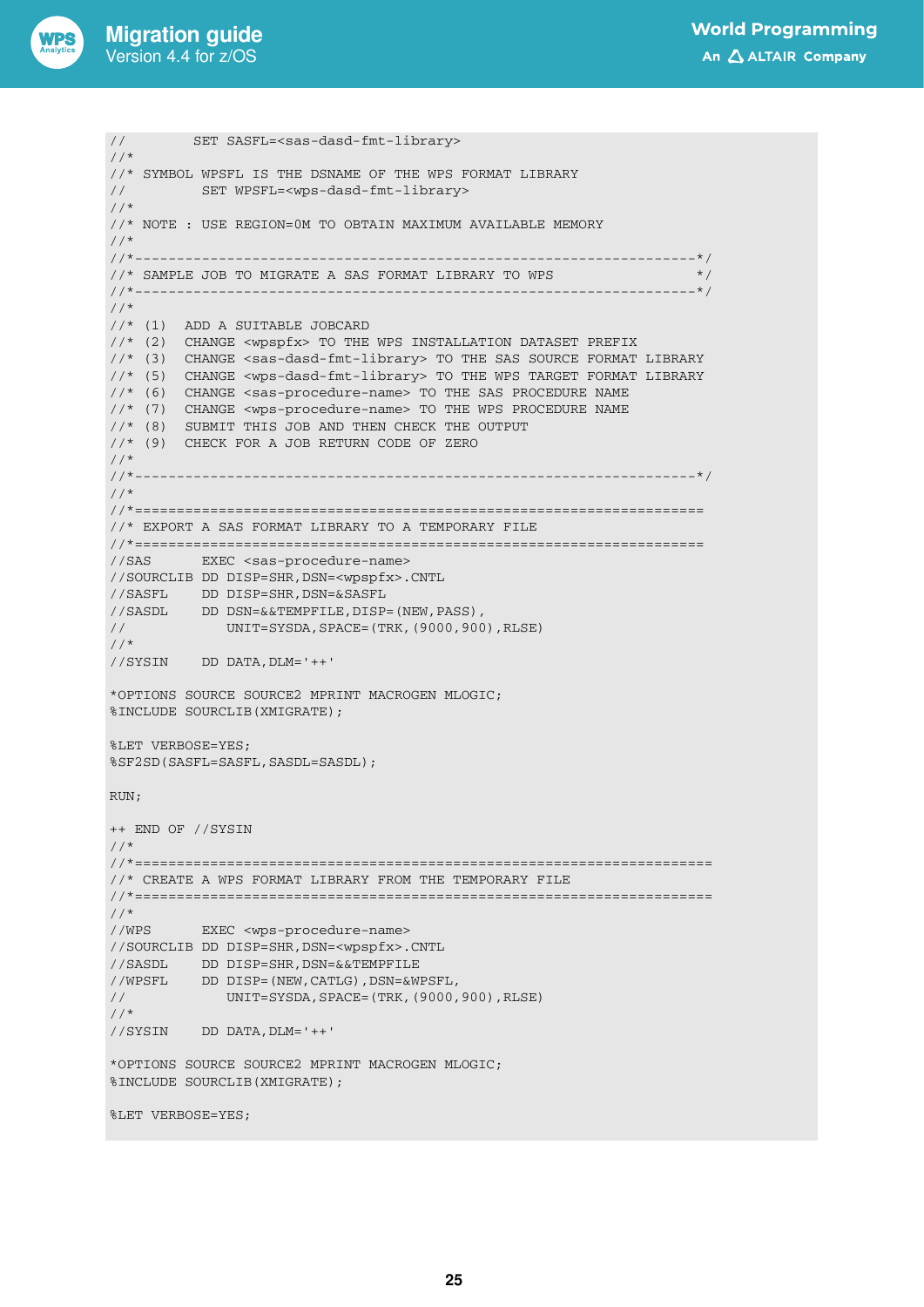![](_page_25_Picture_0.jpeg)

%SD2WF(SASDL=SASDL, WPSFL=WPSFL);

RUN;

++ END OF //SYSIN

### <span id="page-25-0"></span>**Example - WPS Analytics migration** macros

This example code is provided in the <wpspfx>. CNTL library as member XMIGRATE.

```
* SAS SOURCE LIBRARY CONTAINING MACROS TO SUPPORT THE SAS TO WPS *;
 %* MIGRATION PROCESS. SEE SAS2WPS MEMBER OF CNTL LIBRARY FOR AN
                                                  \star ;
 %* EXAMPLE JCL JOB THAT USES THESE MACROS.
                                                  \star;
 %MACRO WPSORSAS();
            2************
 %* WPSORSAS
                                                  \star .
 %* DESCRIPTION: MACRO TO CHECK WHETHER WPS OR SAS IS RUNNING
                                                  \star ;
 %* ARGUMENTS: NONE
                                                  \star;
 %* RETURNS: WPS OR SAS
                                                  \cdot ;
                  ******************
 %IF %SYSPROD(WPS) = 1 %THEN
 $DO:WPS
 %END;
 RELSE
 8DO;SAS
 %END;
%MEND WPSORSAS;
%MACRO SD2ST(SASDL=SASDL, SASTL=SASTL);
 \star;
 * SD2ST
                                                  ^{\star} ;
 %* DESCRIPTION: MACRO TO EXPORT A SAS DASD LIBRARY TO SAS TAPE
 %* ARGUMENTS:
                                                  \star;
                                                  \star;
    SASDL – THE SOURCE SAS DASD DATA LIBRARY<br>SASTL – THE TARGET SAS TAPE DATA LIBRARY
 %*
 8*\star;
 %* NOTE1: THIS MUST BE RUN FROM SAS NOT WPS
                                                  \star;
 OPTIONS COMPRESS=NO:
 LIBNAME & SASTL TAPE:
 PROC COPY IN=&SASDL OUT=&SASTL NOCLONE MEMTYPE=DATA: RUN;
%MEND SD2ST;
%MACRO ST2WD(SASTL=SASTL, WPSDL=WPSDL);
 \text{\%}^* ST2WD
                                                  *;
```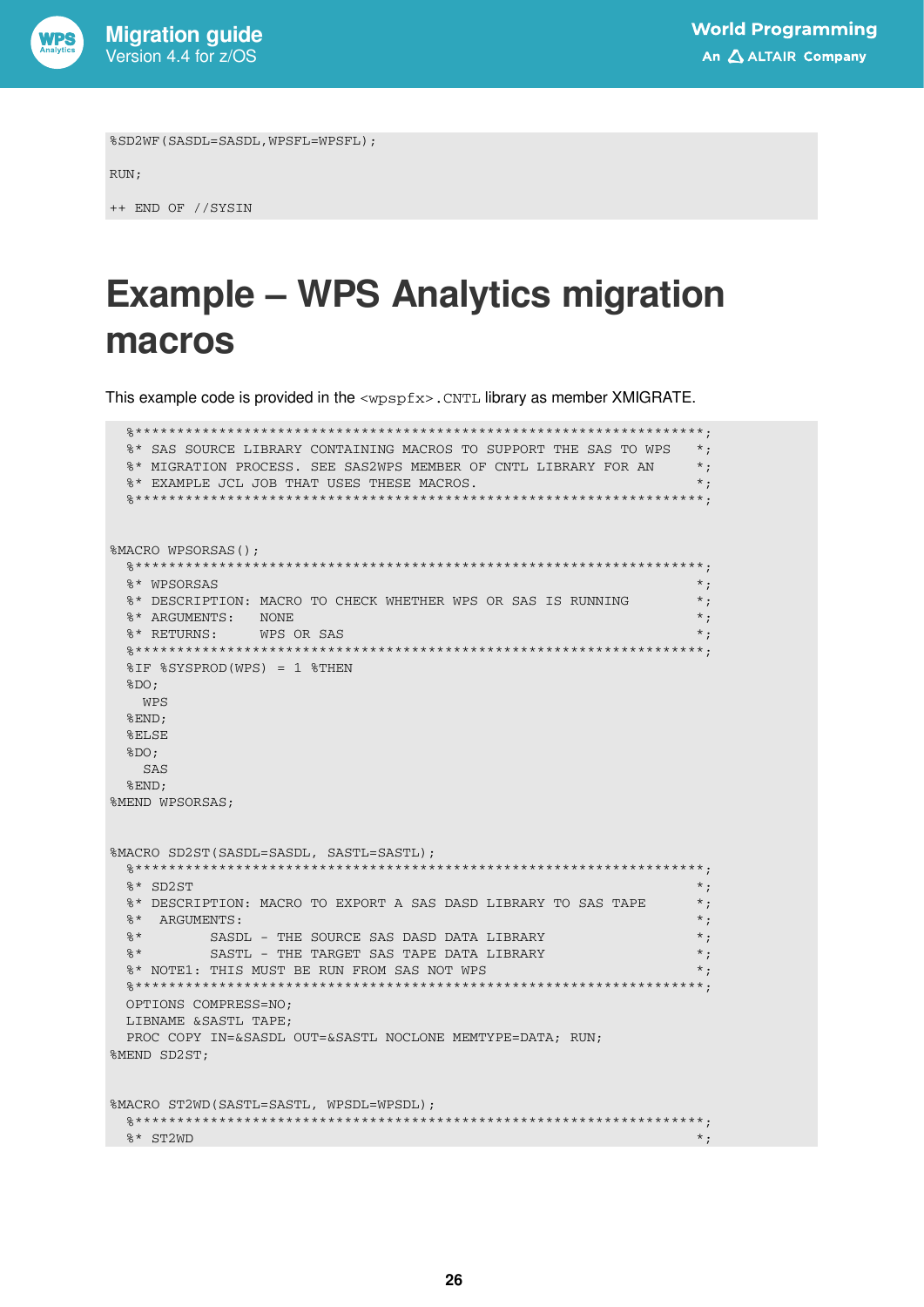![](_page_26_Picture_0.jpeg)

```
%* DESCRIPTION: MACRO TO IMPORT A SAS TAPE LIBRARY TO WPS DASD
                                                                       \star ;
 %* ARGUMENTS:
                                                                       \star :
 \frac{8}{9} *
           SASTL - THE SOURCE SAS TAPE DATA LIBRARY
                                                                       ^{\star} ;
 \frac{8}{9}*
           WPSDL - THE TARGET WPS DASD DATA LIBRARY
                                                                       ^{\star} ;
 2 *^{\star};
                                                                       *;
 %* NOTE1: THIS MUST BE RUN FROM WPS NOT SAS
 LIBNAME & SASTL SASSEO:
 PROC DATASETS LIB=&WPSDL KILL; RUN;
 PROC COPY IN=&SASTL OUT=&WPSDL; RUN;
 %IF "&VERBOSE" EQ "YES" %THEN
 $DO:TITLE2 "CONTENTS OF &WPSDL WPS DASD DATA LIBRARY";
   PROC DATASETS LIB=&WPSDL;
   RIM:%END;
%MEND ST2WD:
%MACRO S2WCOMP(SASDL=SASDL, WPSDL=WPSDL, METHOD=, CRITERION=);
 2***********
                                                               *********;
                                                                       ^{\star} ;
 \frac{1}{2} \star S2MCOMP
 %* DESCRIPTION: COMPARE SAS TAPE LIBRARY WITH WPS DASD LIBRARY
                                                                       \star;
 %* ARGUMENTS:
                                                                       \star ;
 2 *- A SAS TAPE DATA LIBRARY
          SASDL
                                                                       \star :
 2 *WPSDL
                     - A WPS DASD DATA LIBRARY
                                                                       \star;
          METHOD - METHOD FOR PROC COMPARE
                                                                       \star;
 2*\approx *
           CRITERION - CRITERION FOR PROC COMPARE
                                                                       \star;
 %* NOTE1: THIS MUST BE RUN FROM WPS NOT SAS
                                                                       \star :
 TITLE1 "S2WCOMP - SAS TO WPS DATA MIGRATION LIBRARY COMPARISON";
 TITLE2 "CONTENTS OF &SASDL SAS TAPE DATA LIBRARY";
 PROC DATASETS LIB=&SASDL;
 RUN:
 %IF "&VERBOSE" EO "YES" %THEN
 $DO:TITLE2 "CONTENTS OF &WPSDL WPS DASD DATA LIBRARY";
   PROC DATASETS LIB=WPSDL; RUN;
 %END;
 PROC SQL;
 CREATE TABLE MEMNAMES AS
 SELECT MEMNAME FROM DICTIONARY. MEMBERS
 WHERE LIBNAME LIKE "&SASDL" AND MEMTYPE = 'DATA';
 DATA _NULL_;
 SET MEMNAMES END=LAST;
 LENGTH SASCODE £80;
 SASCODE =' %COMPRMBR ('
   || "SASLIB=&SASDL"
   | | ", WPSLIB=&WPSDL"
   || \cdot ||, MEMNAME=" || TRIM (MEMNAME)
   || ", METHOD=&METHOD"
   || ", CRITERION=&CRITERION"
   || \cdot || || \cdot || || \cdot ||CALL EXECUTE (SASCODE):
%MEND S2WCOMP:
```
%MACRO COMPRMBR(SASLIB=SASDL, WPSLIB=WPSDL, MEMNAME=MEMNAME,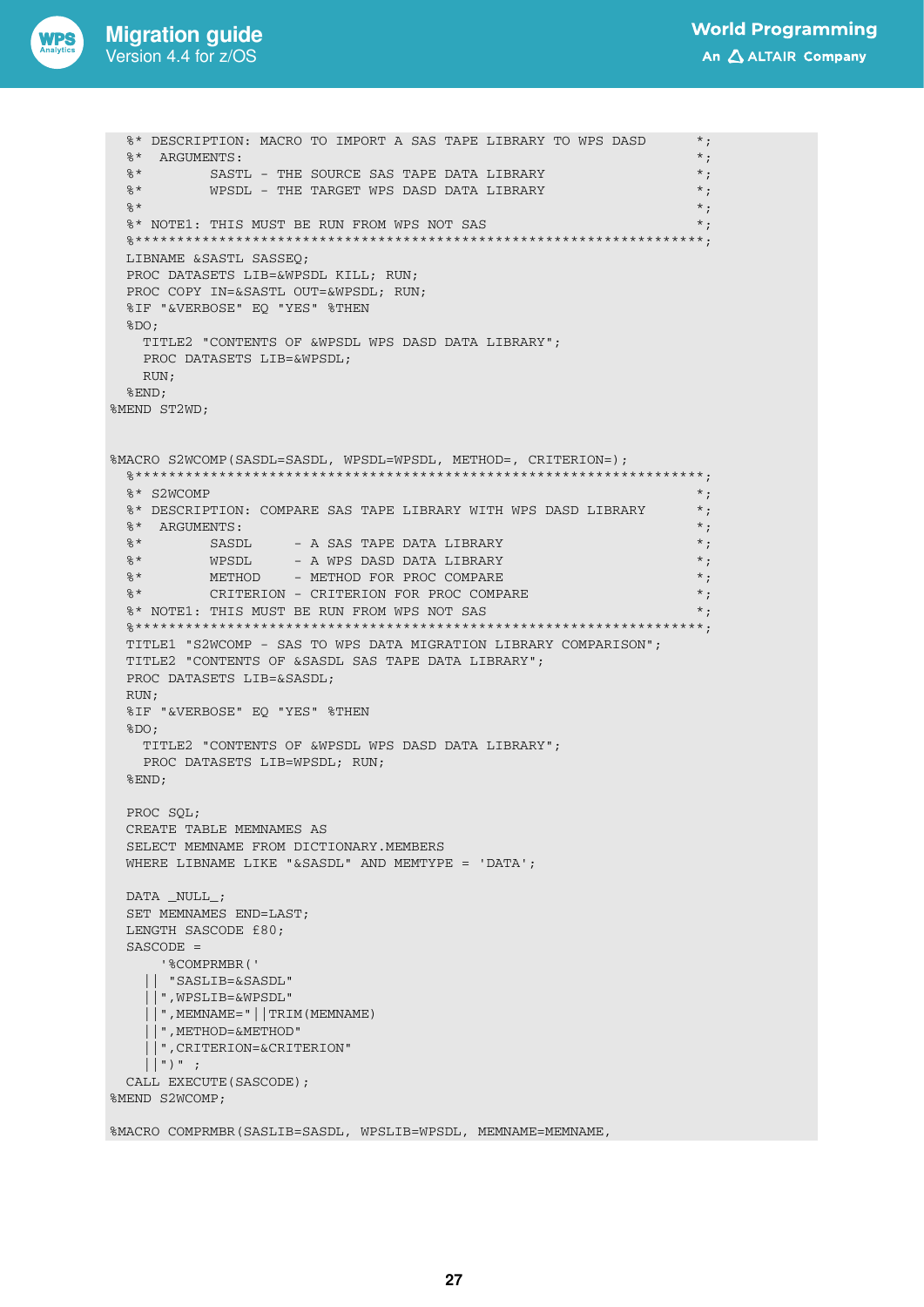![](_page_27_Picture_1.jpeg)

```
METHOD=, CRITERION=);
 %* COMPRMBR
                                                                ^{\star};
 %* DESCRIPTION: COMPARE INDIVIDUAL SAS MEMBER WITH WPS MEMBER
                                                                ^{\star} ;
 %*
   ARGUMENTS:
                                                                ^{\star};
      SASDL
 %*
                    - THE SAS DATA LIBRARY
                                                                ^{\star} ;
                                                                ^{\star} ;
         WPSDL
 \approx *
                   - THE WPS DATA LIBRARY
 %*
         MEMNAME - THE MEMBER NAME
                                                                \star ;
 2 *METHOD - METHOD FOR PROC COMPARE
                                                                \star;
 8<sup>2</sup><br>8* CRITERION - CRITERION FOR PROC COMPARE
                                                                \star .
                                                                \star;
 %* NOTE1: IF &MXG MACRO VARIABLE IS SET TO YES THEN ZDATE ZTIME
 \mathbb{R}^\star <br> – VARIABLES WILL BE EXCLUDED FROM THE COMPARISON
                                                                ^{\ast} ;
                                                                \star;
 2^*THIS IS HELPFUL WHEN COMPARING MXG PDB LIBRARIES
 TITLE1 "COMPRMBR - SAS TO WPS DATA MIGRATION MEMBER COMPARISON";
 TITLE2 "MEMBER NAME: &MEMNAME";
 %IF "&VERBOSE" EQ "YES" %THEN
 $DO:TITLE3 "SAS DATA LIBRARY: &SASLIB";
   PROC CONTENTS DATA=&SASLIB..&MEMNAME;
   PROC PRINT DATA=&SASLIB..&MEMNAME(OBS=8) LABELANDNAME;
  TITLE3 "WPS DATA LIBRARY : &WPSLIB";
   PROC CONTENTS DATA=&WPSLIB..&MEMNAME;
   PROC PRINT DATA=&SASLIB..&MEMNAME(OBS=8) LABELANDNAME;
 REND:TITLE? "COMPARE RESULTS":
 PROC COMPARE BASE=&WPSLIB..&MEMNAME
  COMP=&SASLIB..&MEMNAME
   OUT=WORK.SWMCOMP &MEMNAME
   OUTNOEOUAL
%IF "&METHOD" NE "" %THEN %DO:
METHOD=&METHOD
REND\cdot%IF "&CRITERION" NE "" %THEN %DO:
CRITERION=&CRITERION
REND:
  NOTE;
   %IF "&MXG" EQ "YES" %THEN
   $DO:EXCLUDEVAR ZDATE ZTIME.
   REND:RUN:
 TITLE "RESULTS OF COMPARE OF MEMBER: &MEMNAME";
 PROC PRINT DATA=WORK.SWMCOMP &MEMNAME; RUN;
%MEND COMPRMBR:
%MACRO SF2SD(SASFL=SASFL, SASDL=SASDL);
 % * SF2TM
                                                                \star;
 \texttt{\%*} DESCRIPTION: MACRO TO UNLOAD A SAS FORMAT LIBRARY TO A SAS DASD \texttt{*};%*
               LIBRARY MEMBER
                                                                \star ;
                                                                *;
 %* ARGUMENTS:
     SASFL - THE SOURCE SAS FORMAT LIBRARY
                                                                *;
 %*
 \approx *
          SASDL - THE TEMPORARY SAS DATA LIBRARY
                                                                \star;
 %* NOTE1: THIS MUST BE RUN FROM SAS NOT WPS
                                                                \star ;
 %IF "&VERBOSE" EQ "YES" %THEN
```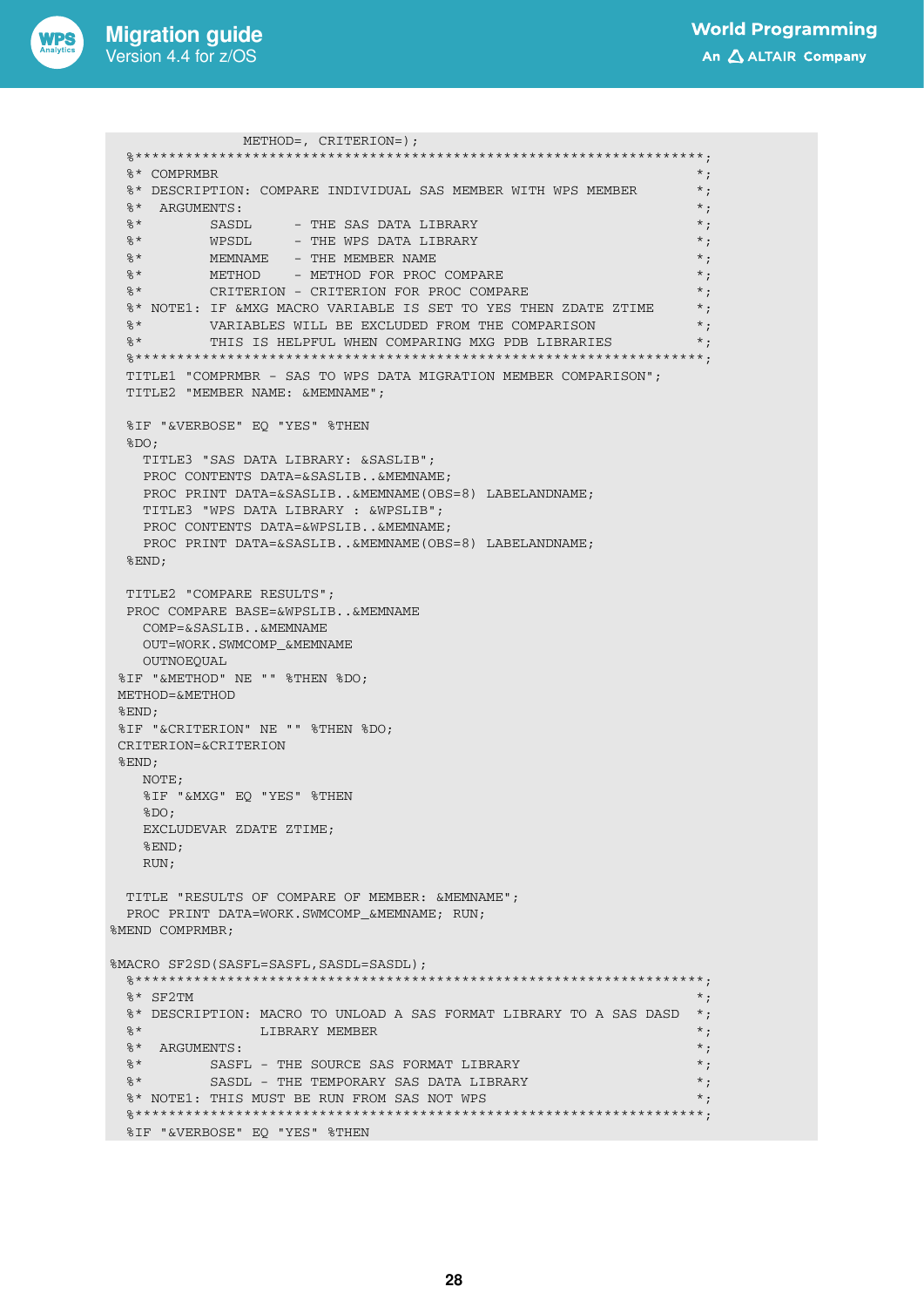![](_page_28_Picture_1.jpeg)

```
8DO:PROC FORMAT LIBRARY=SASFL FMTLIB; RUN;
 %END:PROC FORMAT LIBRARY=SASFL CNTLOUT=SASDL.FORMATS; RUN;
%MEND SF2SD;
%MACRO SD2WF (SASDL=SASDL, WPSFL=WPSFL) ;
 % * SD2WF
                                                              \star;
 %* DESCRIPTION: MACRO TO CREATE A WPS FORMAT LIBRARY FROM A SAS
                                                              \star ;
              DATA LIBRARY MEMBER
 %*
                                                             \star;
 %* ARGUMENTS:
                                                              *;
 %*
     SASDL - THE SOURCE SAS DATA LIBRARY
                                                              ^{\star};
                                                              \star;
 %*
         WPSFL - THE TARGET WPS FORMAT LIBRARY
 2 *\star ;
 %* NOTE1: THIS MUST BE RUN FROM WPS NOT SAS
                                                              \star;
                          PROC FORMAT LIBRARY=WPSFL CNTLIN=SASDL.FORMATS; RUN;
 %IF "&VERBOSE" EQ "YES" %THEN
 $DO:PROC FORMAT LIBRARY=WPSFL FMTLIB; RUN;
 REND:%MEND SD2WF;
```
## <span id="page-28-0"></span>**Example – JCL for comparing migration** output

This example code is provided in the  $\langle w_{\text{PSD}} f_{\text{xx}} \rangle$ . CNTL library as member @COMPARE.

```
// <add a jobcard here>
//PROCLIB JCLLIB ORDER=(<wpspfx>.CNTL)
//*//* SYMBOL SASDL IS THE DSNAME OF THE SAS DATA LIBRARY ON DASD
\frac{1}{2}SET SASDL=<sas-dasd-data-library>
//*//* SYMBOL WPSDL IS THE DSNAME OF THE WPS DATA LIBRARY ON DASD
\frac{1}{2}SET WPSDL=<wps-dasd-data-library>
//*//* NOTE : USE REGION=0M TO OBTAIN MAXIMUM AVAILABLE MEMORY
11*11* -------
           //* SAMPLE JOB TO RUN SAS TO WPS COMPARISON
                                                                * /
11* -------+//*//* (1) ADD A SUITABLE JOBCARD
//* (2) CHANGE <wpspfx> TO THE WPS INSTALLATION DATASET PREFIX
//* (3) CHANGE <sas-dasd-data-library> TO THE SAS DASD DATA LIBRARY
//* (4) CHANGE <wps-dasd-data-library> TO THE WPS DASD DATA LIBRARY
//* (5) CHANGE <sas-formats-library> TO THE MXG FORMATS LIBRARY IF
11*NECESSARY
//* (6) CHANGE <migration-macro-library> TO THE MIGRATION MACRO
//*LIBRARY
//* (7) SUBMIT THIS JOB
//* (8) CHECK FOR A JOB RETURN CODE OF ZERO
```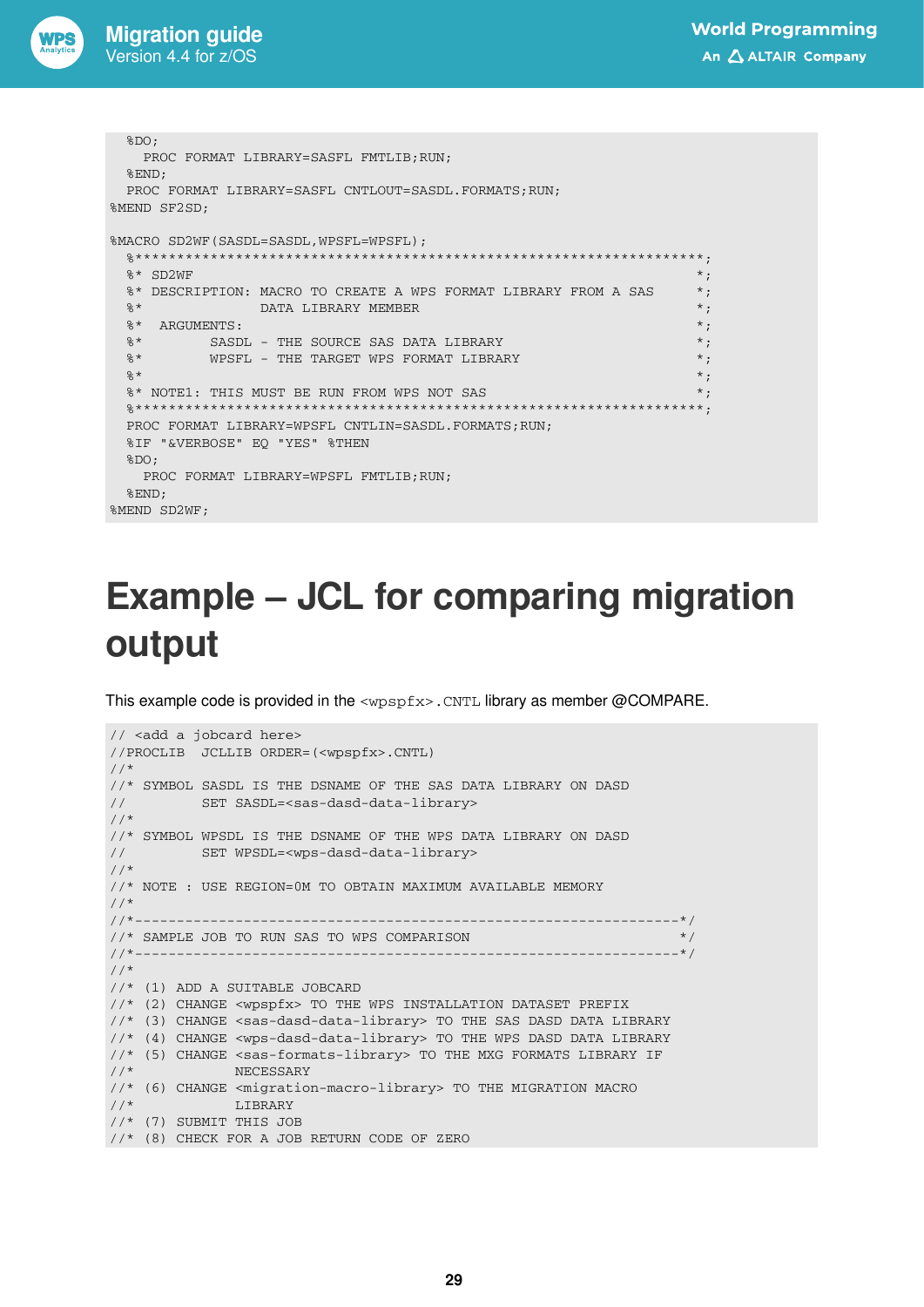![](_page_29_Picture_0.jpeg)

```
//* (9) CHECK SASLIST FOR COMPARISON OUTPUT 
\frac{1}{1+x}//*-----------------------------------------------------------------*/ 
\frac{1}{*} TO COMPARE A SAS TAPE DATA LIBRARY TO WPS DASD,
//* REPLACE 'LIBNAME SASDL SASDASD;' WITH 'LIBNAME SASDL SASSEQ;' */ 
//*-----------------------------------------------------------------*/ 
//* 
//* 
//@COMPARE EXEC WPSPROC 
//SASDL DD DISP=SHR,DSN=&SASDL 
//WPSDL DD DISP=SHR,DSN=&WPSDL 
//LIBRARY DD DISP=SHR,DSN=<sas-formats-library> <= IF NECESSARY 
//MTSOURCE DD DISP=SHR,DSN=<migration-macro-library> 
//SYSIN DD DATA,DLM='++' 
OPTIONS SOURCE SOURCE2 MPRINT MLOGIC MACROGEN; 
OPTIONS FMTSEARCH=(LIBRARY.FORMATS WORK.FORMATS); 
%INCLUDE MTSOURCE(XMIGRATE); 
%LET VERBOSE = NO; 
%LET MXG = YES; 
 LIBNAME SASDL SASDASD; 
*LIBNAME SASDL SASSEQ; 
%S2WCOMP(SASDL=SASDL,WPSDL=WPSDL); 
RUN; 
++ END OF //SYSIN
```
### <span id="page-29-0"></span>**Example – MXG FORMATS library build**

This example code is provided in the  $\langle wpspfx.\rangle$  CNTL library as member @MXGFMTS.

```
// <add a jobcard here>
//PROCLIB JCLLIB ORDER=(<wpspfx>.CNTL)
//*
//*-------------------------------------------------------------------*/
\frac{1}{x} SAMPLE JOB TO RUN MXG FORMATS LIBRARY BUILDING JOB \frac{x}{x}//*-------------------------------------------------------------------*/
//*
//* (1) ADD A SUITABLE JOBCARD
//* (2) CHANGE <wpspfx> TO THE WPS INSTALLATION DATASET PREFIX
//* (3) CHANGE <mxgpfx> TO THE MXG SOURCLIB DATASET PREFIX
//* (4) CHANGE <mxgwpspfx> TO THE MXG+WPS DATASET PREFIX
//* (5) SUBMIT THIS JOB AND THEN CHECK THE OUTPUT
//* (6) CHECK FOR A JOB RETURN CODE OF ZERO
\frac{1}{1+x}//*-------------------------------------------------------------------*/
1/*
//*=====================================================================
//*
//ALLOC EXEC PGM=IEFBR14
//LIBRARY DD DISP=(NEW,CATLG),
// DSN=<mxgwpspfx>.LIBRARY.WPSDATA,
// SPACE=(TRK,(70,20)),
// DCB=(RECFM=FS,LRECL=27648,BLKSIZE=27648),
```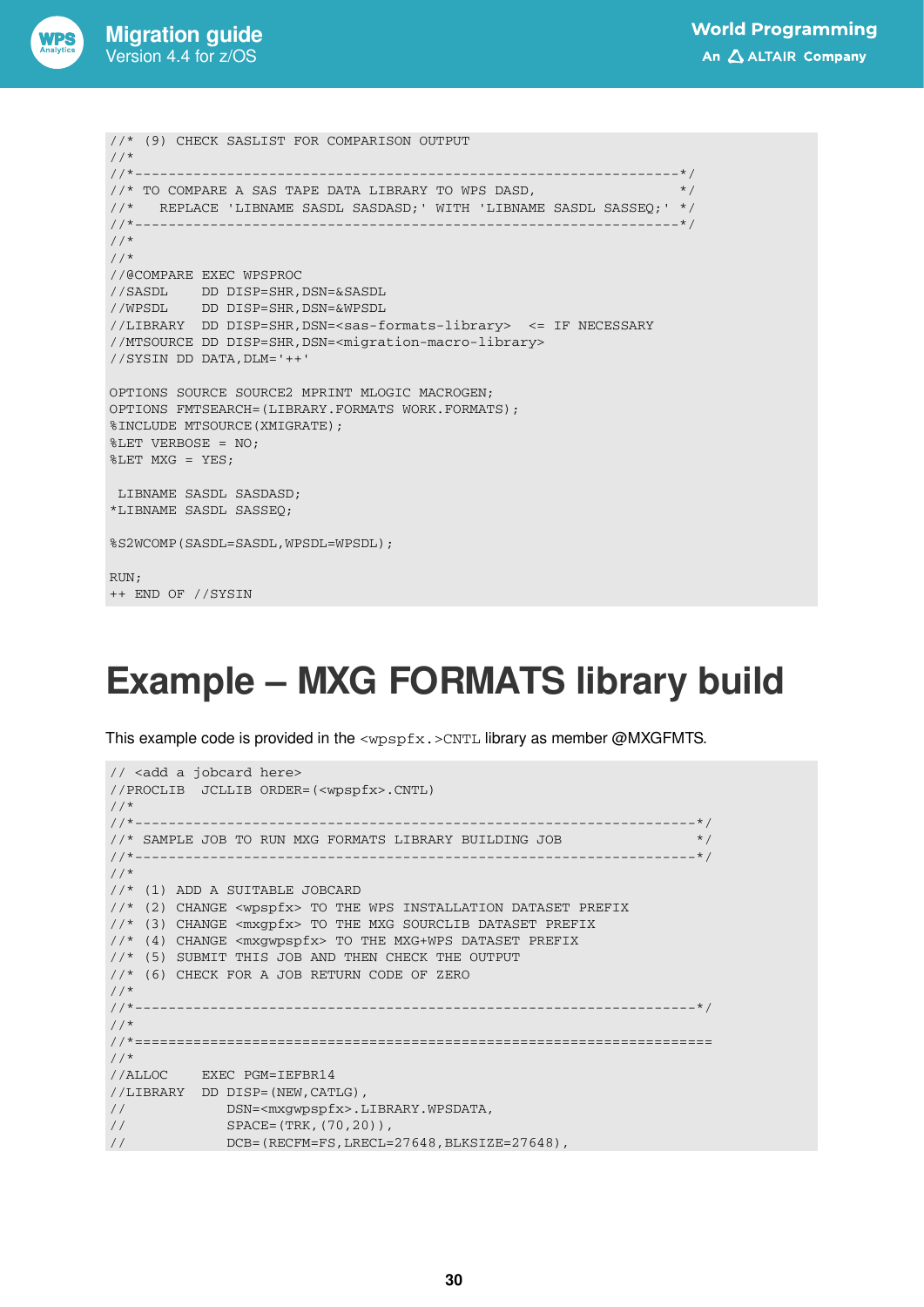![](_page_30_Picture_0.jpeg)

```
// DSORG=PS
1///*=====================================================================
//*//@MXGFMTS EXEC WPSPROC,CONFIG='<mxgpfx>.SOURCLIB(CONFIGW2)'
//SOURCLIB DD DISP=SHR,DSN=<mxgpfx>.USERID.SOURCLIB
// DD DISP=SHR,DSN=<mxgpfx>.SOURCLIB
//LIBRARY DD DISP=OLD,DSN=<mxgwpspfx>.LIBRARY.WPSDATA
//SYSIN DD DATA,DLM='++'
*OPTIONS SOURCE SOURCE2 MPRINT MLOGIC MACROGEN;
OPTIONS FMTSEARCH=(LIBRARY);
%INCLUDE SOURCLIB(FORMATS);
RUN;
```
++ END OF //SYSIN

### <span id="page-30-0"></span>**Example – JCL for a sample MXG BUILDPDB**

This example code is provided in the  $\langle w \rangle$   $\langle w \rangle$  as member  $\langle \text{MXGPDB}}$ .

```
// <add a jobcard here>
//PROCLIB JCLLIB ORDER=(<wpspfx>.CNTL)
//*
//*-------------------------------------------------------------------*/
\frac{1}{x} SAMPLE JOB TO RUN EMPTY MXG BUILDPDB JOB \frac{x}{x}//*-------------------------------------------------------------------*/
//*
//* (1) ADD A SUITABLE JOBCARD
//* (2) CHANGE <wpspfx> TO THE WPS INSTALLATION DATASET PREFIX
//* (3) CHANGE <mxgpfx> TO THE MXG SOURCLIB DATASET PREFIX
//* (3) CHANGE <mxgwpspfx> TO THE MXG+WPS DATASET PREFIX
//* (4) SUBMIT THIS JOB AND THEN CHECK THE OUTPUT
//* (5) CHECK FOR A JOB RETURN CODE OF ZERO
\frac{1}{1+x}//*-------------------------------------------------------------------*/
//*
//*=====================================================================
//*
//ALLOC EXEC PGM=IEFBR14
//CICSTRAN DD DISP=(NEW,CATLG),
// DSN=<mxgwpspfx>.CICSTRAN.WPSDATA,
// SPACE=(TRK,(450,450))
//DB2ACCT DD DISP=(NEW,CATLG),
// DSN=<mxgwpspfx>.DB2ACCT.WPSDATA,
// SPACE=(TRK,(450,450))
//PDB DD DISP=(NEW,CATLG),
// DSN=<mxgwpspfx>.PDB.WPSDATA,
// SPACE=(CYL,(600,150))
//SPIN DD DISP=(NEW,CATLG),
// DSN=<mxgwpspfx>.SPIN.WPSDATA,
// SPACE=(CYL,(10,100))
```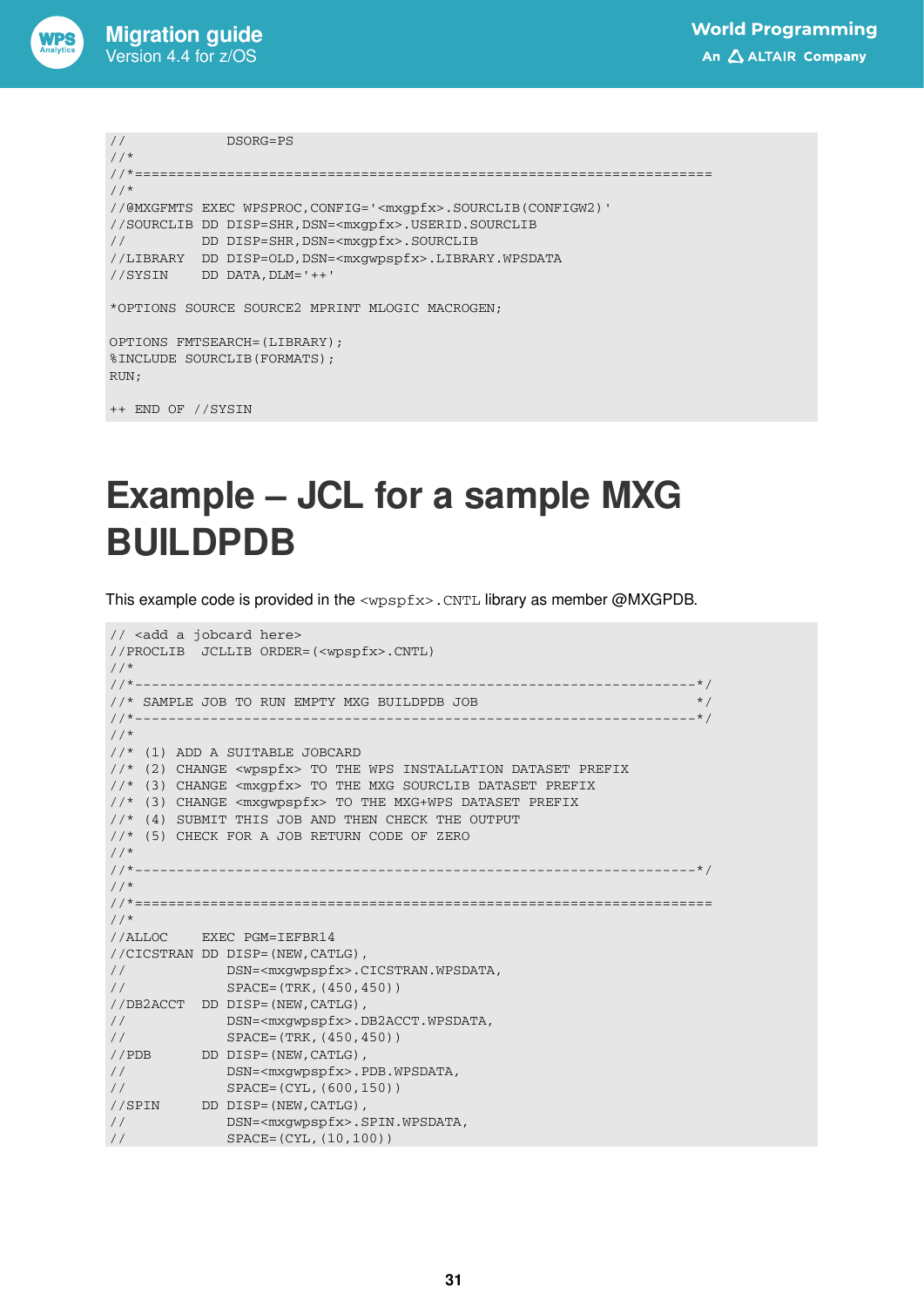![](_page_31_Picture_0.jpeg)

```
//*
//*=====================================================================
//*
//@MXGPDB EXEC WPSPROC,CONFIG='<mxgpfx>.SOURCLIB(CONFIGW2)'
//SOURCLIB DD DISP=SHR,DSN=<mxgpfx>.USERID.SOURCLIB
// DD DISP=SHR,DSN=<mxgpfx>.SOURCLIB
//LIBRARY DD DISP=SHR,DSN=<mxgwpspfx>.LIBRARY.WPSDATA
//CICSTRAN DD DISP=OLD,DSN=*.ALLOC.CICSTRAN
//DB2ACCT DD DISP=OLD,DSN=*.ALLOC.DB2ACCT
//PDB DD DISP=OLD,DSN=*.ALLOC.PDB
//SPIN DD DISP=OLD,DSN=*.ALLOC.SPIN
//SORTWK01 DD UNIT=SYSDA,SPACE=(CYL,(150,150))
//SORTWK02 DD UNIT=SYSDA,SPACE=(CYL,(150,150))
//SORTWK03 DD UNIT=SYSDA,SPACE=(CYL,(150,150))
//SMF DD DUMMY
//SYSIN DD DATA,DLM='++'
*OPTIONS SOURCE SOURCE2 MPRINT MLOGIC MACROGEN;
OPTIONS FMTSEARCH=(LIBRARY);
%INCLUDE SOURCLIB(BUILDPDB);
RUN;
++ END OF //SYSIN
```